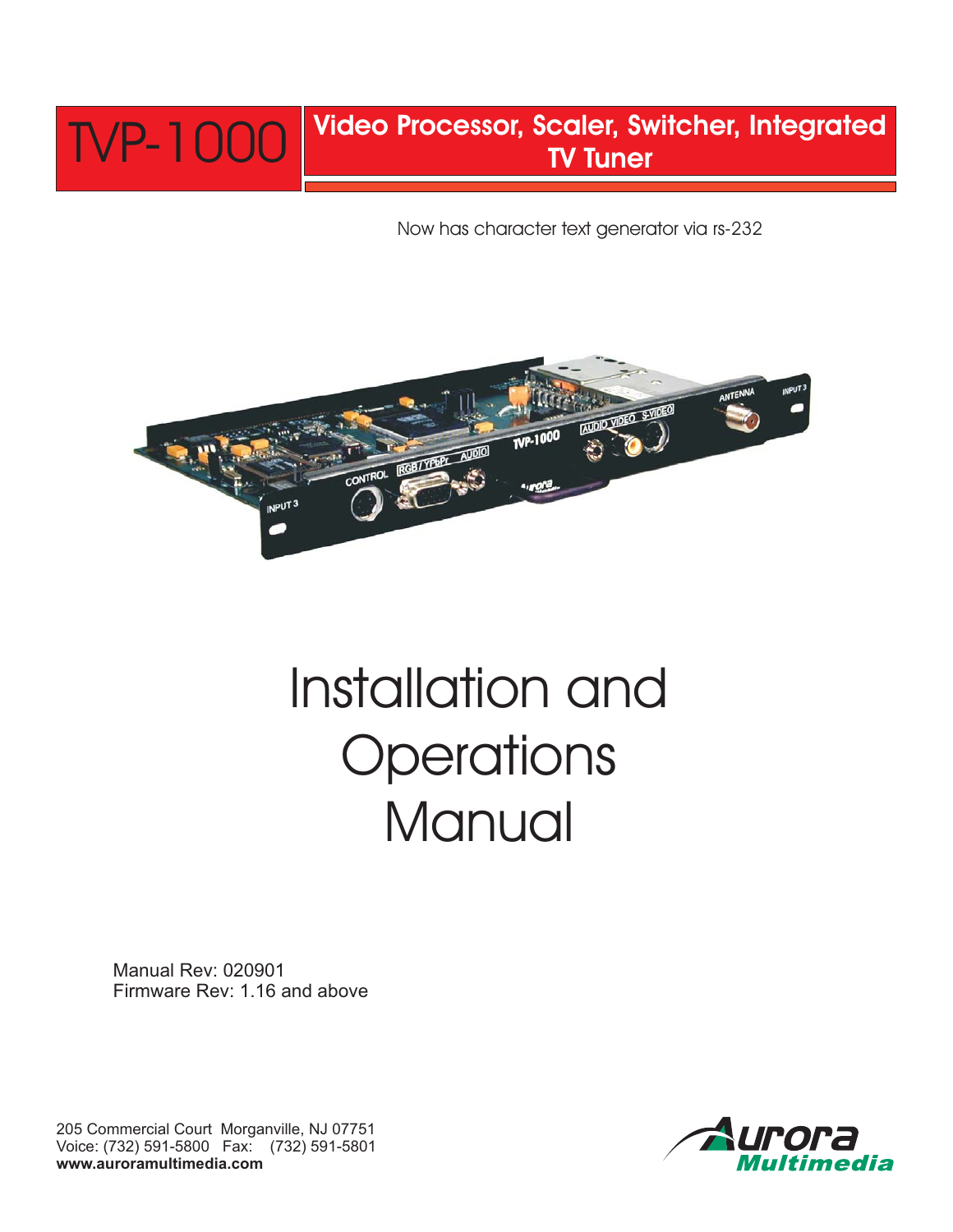# **Table of Contents**

| On Screen Display (OSD)  8 |  |
|----------------------------|--|
|                            |  |
|                            |  |
|                            |  |
|                            |  |
|                            |  |
|                            |  |
|                            |  |
|                            |  |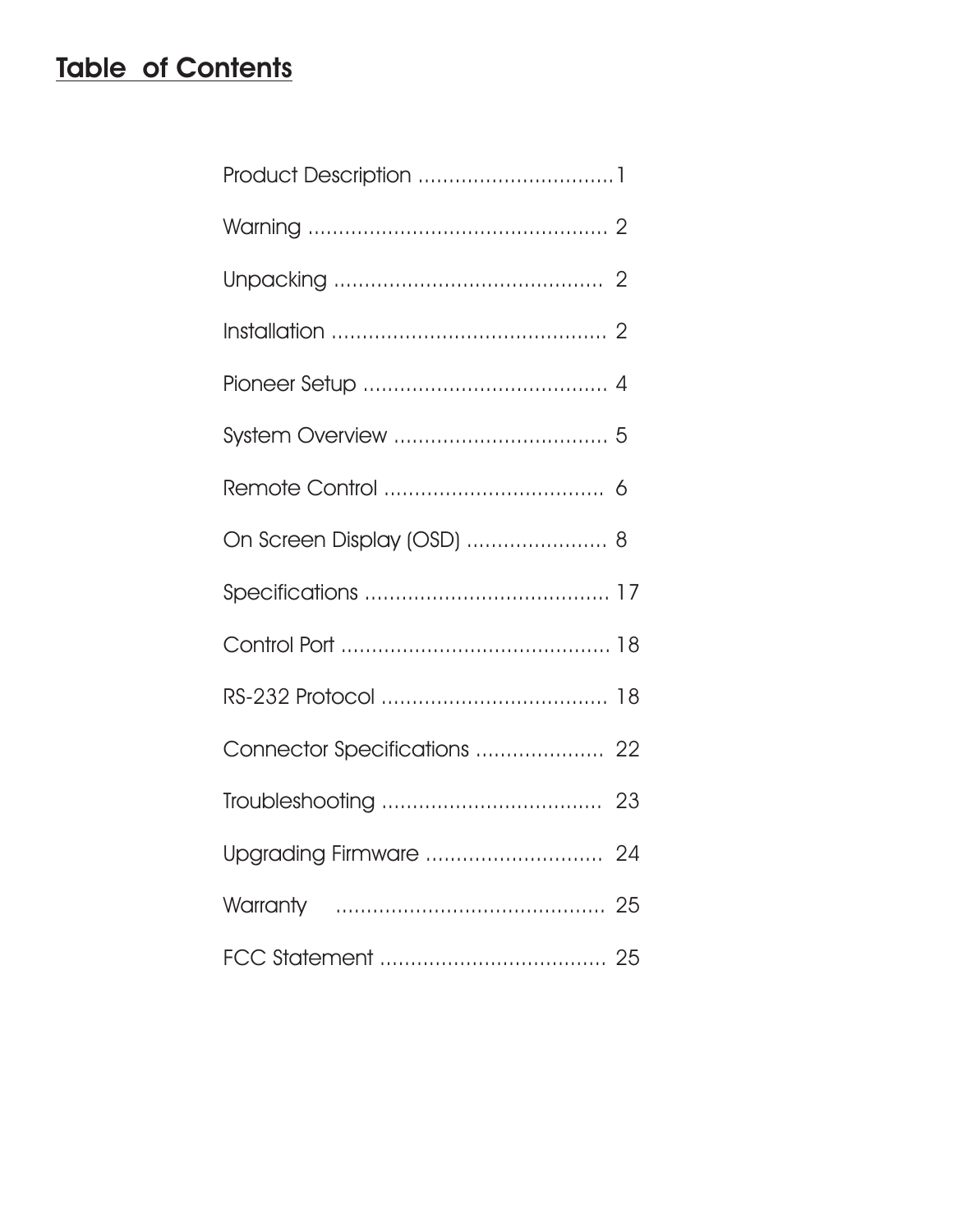## **1.0 Product Description**

The TVP-1000 is an integrated TV Tuner, Scaler and Switcher capable of Hi-Res PiP. The TVP-1000 provides enhanced functionality to Pioneer plasmas for a variety of applications including conference rooms, boardrooms, video conferencing, training facilities, broadcast and video production, home entertainment and much more.

The TVP-1000 and the Pioneer plasma make the perfect combination.



## **Features**

- **Video Processor, Scaler, Switcher. Hi Res PiP, Integrated TV Tuner**
- **Multimedia Inputs: RF Input, Video/S-Video Input, Computer/Component Input.**
- **Compatible with 1080i, 720p, 480i, 480p, VGA, SVGA, XGA input resolutions.**
- **Hi-Res PiP capabilities such as Side-by-Side images, Transulcent PiP, Multi image PiP**
- ► MAD<sup>™</sup> (Motion Adaptive De-interlacing) provides superior **image enhancements**
- **3:2 Pulldown**
- **Adaptive 4H comb filtering with Y/C processing produces exceptionally high quality images with image enhancement and noise suppression.**
- **RS-232, IR, Contact Closure Control.**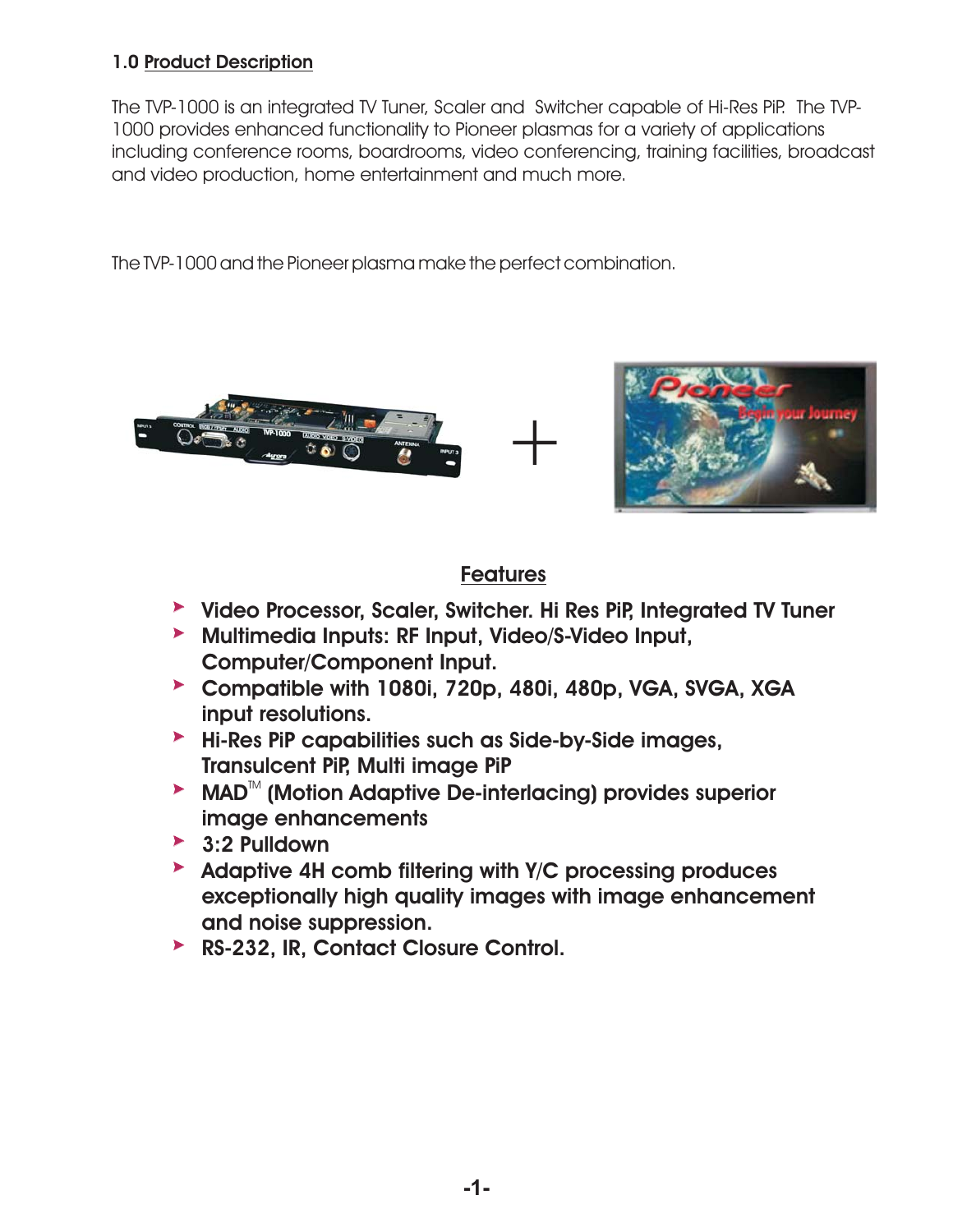## 2.0 Warning: The TVP-1000 is an ELECTROSTATIC SENSITIVE unit. **Please observe precautions in handling.**

2.1 Caution: Static (Still) pictures will cause plasma "burn in" **and may damage the plasma display. Avoid prolonged usage of the PiP and On Screen Display. When using static images, reducing brightness and/or contrast can help reduce the risk of damage to the plasma. Refer to the Pioneer owners and technical manual about additional precautions and use with expansion cards.**

## **3.0 Unpacking**

#### (1) - TVP-1000

- (1) Installation and Operations Manual
- (1) Control Cable [6 pin mini DIN Male 6 pin mini DIN Male]
- (1) 47 Button Remote IRC-1 (Note: Units purchased without a remote can be upgraded. Contact your local dealer)
- (1) 6 Pin Mini DIN Male Female 9 Pin (Firmware Upgrade / RS-232 Control Cable)

Note: Please examine the TVP-1000 for any signs of shipping damage.

## **4.0 Installation**

Before the TVP-1000 board is installed into the Pioneer plasma, the following must be setup:

1) With the Plasma power off (use main power switch on back of plasma), remove the card slot cover and insert the TVP-1000 board. Secure the TVP-1000 using the screws from the cover.



2) If using RS-232 control connect the supplied black 6 pin - 6 pin Mini Din cable from the TVP-1000 control port to the Pioneer's Combo out port.

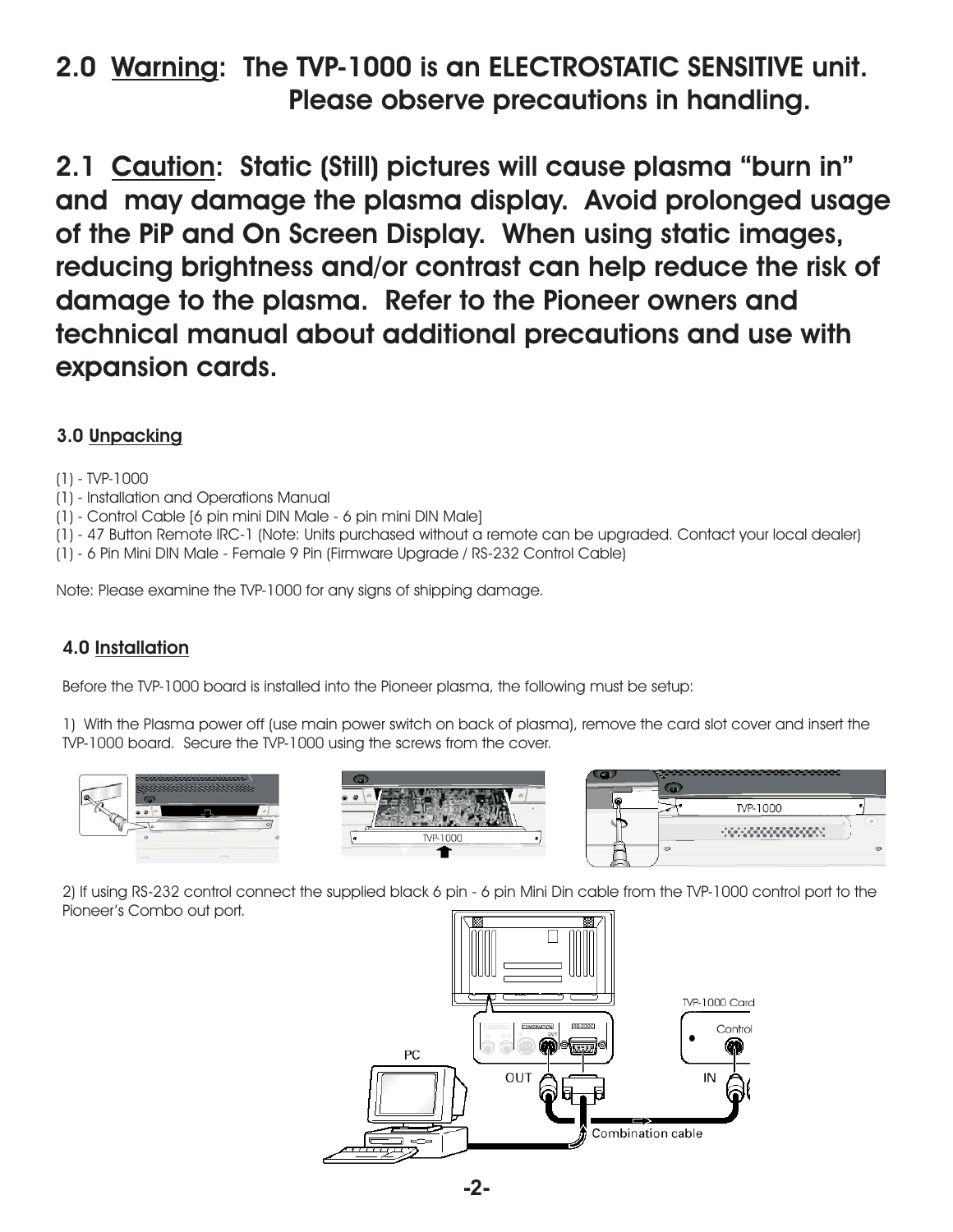## **4.0 (continued) Installation**



## **TVP-1000 Setup/Connection**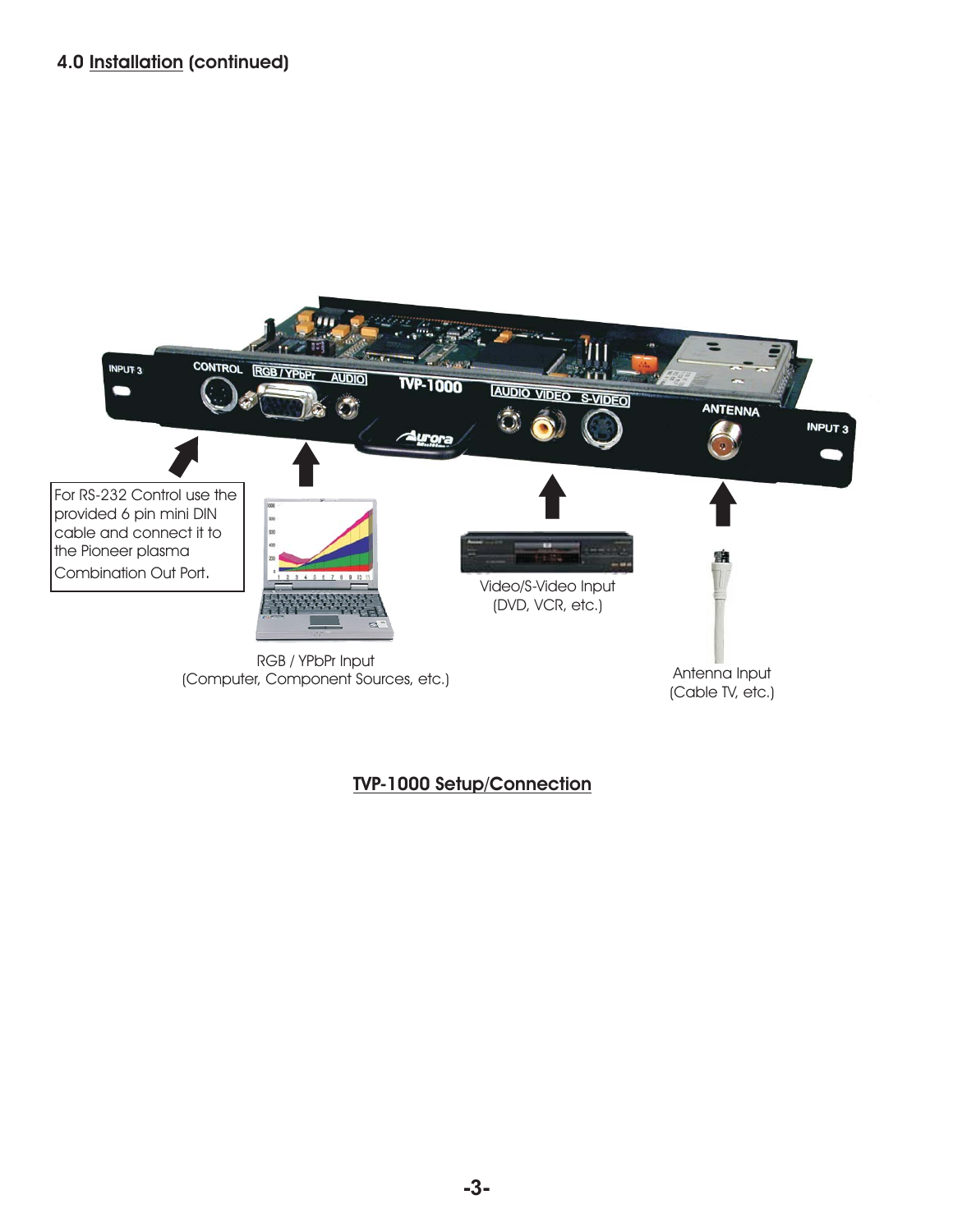## **5.0 Pioneer Plasma Setup**

1) Turn the main power switch on the back of the Plasma on. Enter the Pioneer plasma's Integrator Menu. (Press the Menu button and then press the Power button on the Pioneer plasma hand held remote within 3 seconds).

- 2) Select Input 3 using the Pioneer remote button 3.
- 3) *OPTION TAB*

BAUD RATE: Change to 9600BPS (factory default is 4800) SLOT INPUT: Change to COMPONENT 1 (factory default is RGB) Scroll down to reveal the remaining items. ORBITER MODE: Change to ON. This feature helps prevent static image burn in. ID NO. SET: Change to 00 or any other value. Serial port will not work without ID number.



#### 4) *SET UP TAB*

HDTV MODE: Change to 1080i (factory default is 1035i).

| <b>INTEGRATOR MENU</b>                    | <b>INPUT 3</b>          |
|-------------------------------------------|-------------------------|
| PICTURE WHITE BALL SCREEN SET UP & OPTION |                         |
| 2X2 MODE<br><b>BRT ENHANCE : OFF</b>      | $\cdot$ : OFF/UL        |
| HDTV MODE<br><b>IDEO INPUT</b>            | : 1035i<br>: COMPONENT1 |
| <b>SUB VOLUME</b>                         | : 60                    |
|                                           |                         |
|                                           |                         |
|                                           |                         |
| "SELECT SET "CHANGE MENU                  | $-EXIT$                 |

7) *SCREEN TAB*

H. POSITION: Change horizontal centering to about 138 for the Pioneer 503 to center the image better.



*Note: For Optimal size settings, in the TVP-1000 Display Setup (access only with PiP setup-PiP Mode off), set the Horizontal size (H SIZE) to 95 and the Vertical Size (V SIZE) to 95.*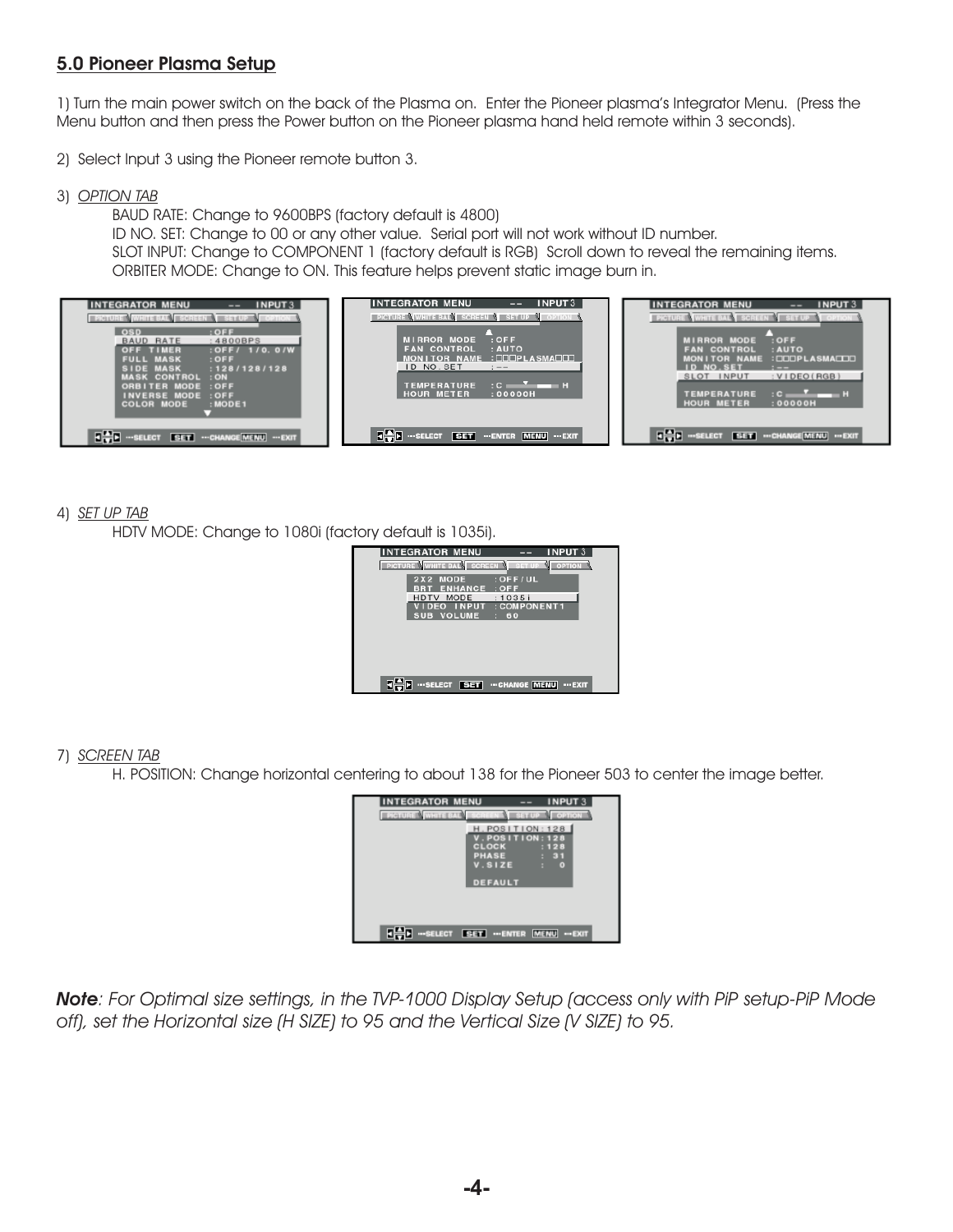## **6.0 System Overview**

The vast amount of features in the TVP-1000 can seem overwhelming at first. As you will see it is pretty easy to catch on once explained.

Think of the TVP-1000 as a separate device living inside the Plasma with its own On Screen Display (OSD) and input connections. Once input 3 on the Plasma is selected it becomes show time for the TVP-1000. Using the 47 button full featured remote many of the functions can be accessed directly. The Pioneer remote can also be used but takes a little more of getting around the menus to achieve an end result. When the menu button is pressed (lets assume you are using the 47 button remote) an OSD is generated from the TVP-1000 will appear. It will look very different from the OSD of the Pioneer and it is possible to have both the Pioneer menus and the TVP-1000 menus on at the same time. There is nothing wrong with this but can be a little confusing to operate when both are displayed at the same time. When on input 3 there should be no need to use the Pioneer OSD. As a protection against burning the screen the TVP-1000 menu will close if not used for 20 seconds. The menu structure and features are described in the OSD section of the manual.

The TVP-1000 has a Main channel and a PiP channel. Any input on the card can be sent to the Main as well as the PiP but with limitations to the combinations. The TVP-1000 can only PiP the 15 pin RGBHV / YPbPr -vs- Video / S-Video / TV. It is possible to watch PC and TV at the same time but video with TV will not work. Audio always follows the Main input channel.

Full control over the Main and PiP channel independently can make viewing more enjoyable. Controls for brightness, contrast, saturation, sharpness, size, phase, position, blending, and much more are available via the menu. It is beneficial to play with all the different features to see the effects for better or worse to find what works best for your viewing. The TVP-1000 will automatically try to make the best image when first locked on to the source but this can be overridden for additional sharpness, or maybe some noise reduction.

Another great feature of the TVP-1000 is the ability to upgrade the firmware for additional features or fixes. Try to keep an eye out for the latest releases on www.auroramultimedia.com to take advantage of the new version. The firmware is easily upload to the TVP-1000 with the Flash123 utility that is free on our web site.

Remember, people see things differently. What looks good to one person may not to another. The power of the TVP-1000 allows you to tailor the image to just about anyones liking. Most important... ENJOY!!!

## **5.1 Understanding PiP modes**

While the TVP1000 is very powerful in the feature set, there are some hardware limitations based on the output resolution and source input resolution. The Main input can upscale and downscale any image. The PiP can only downscale or send out equal resolution when outputting a progressive signal. That is why in some combinations the PiP window will not go as large as other modes.

Side by Side mode has the toughest job since the PiP is forced to be at a specific size. PiP swap is not available in this mode so it is easier to tell which side (Main or PiP) is better suited for the input vs the output. Example: With the 1080i output it is best to send RGB to the Main and Video to the PiP. If a combination does not work in side by side, try the opposite input (Main vs PiP).

Overall, the PiP modes can be a very powerful tool if understood and implemented correctly. Presentations will benefit in ways that could not be cost effectively done. Video Conferencing with the power of side by side and translucent PiP will solve problems of years past trying to view hi-res computer with the far end. The best application for this unit is the one you create!!!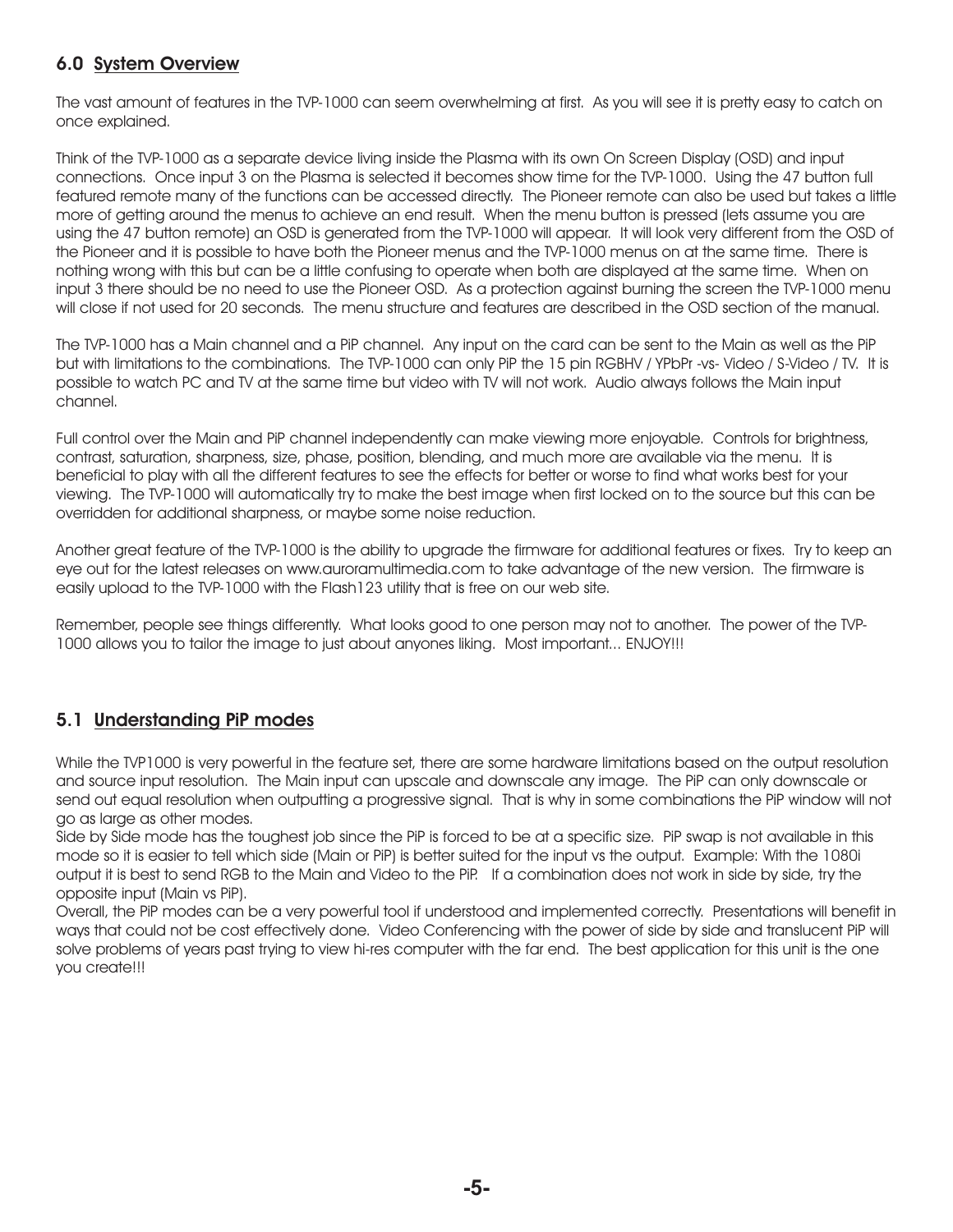## **7.0 Remote Control**



The IRC-1 remote can control both the TVP-1000 and the Pioneer Plasma. Refer to the Pioneer manual for operation of the plasma functions. Make certain to press the Tuner or Display button to change control modes of the remote.

| Using the Aurora IRC-1 47 Button Remote                                                                                                                                                                                                                                                                                                                                                                                                                                                                                                                                                               |
|-------------------------------------------------------------------------------------------------------------------------------------------------------------------------------------------------------------------------------------------------------------------------------------------------------------------------------------------------------------------------------------------------------------------------------------------------------------------------------------------------------------------------------------------------------------------------------------------------------|
| 1. TUNER - Selects the TVP-1000 to be controlled from the remote<br>2. DISPLAY - Selects the Plasma to be controlled from the remote<br>3. POWER - Only controls power for the Plasma (Display)<br>4. F1 - Steps through the formats (Expand, Letter Box, Piller Box, etc)<br>Screen Size for Plasma (Display)<br>5. F2 - Auto Adjust for RGB input<br>Auto Setup for Plasma (Display)<br>6. F3 - Audio follow (Main / PiP)<br>Point Zoom for Plasma (Display)<br>7. MUTE - Toggles the volume mute on/off on the Plasma (Display)<br>8. VOLUME - Ramps the volume up or down on the Plasma (Display) |
| 9. CHANNEL - Changes the TV channel + or -<br><b>Main Input Selection</b><br>10. TV INPUT - Selects the TV Antenna as the Main input<br>11. VIDEO INPUT - Selects the Video as the Main input<br>12. SVIDEO INPUT - Selects the S-Video as the Main input<br>13. RGB INPUT - Selects the RGB as the Main input<br>14. YPBPR INPUT - Selects the YPbPr as the Main input                                                                                                                                                                                                                               |
| 15. UP ARROW - Used with menu function to navigate and controls PiP<br>Blending (Single PiP no menus on the screen)<br>16. DOWN ARROW - Used with menu function to navigate and controls PiP<br>Blending (Single PiP no menus on the screen)                                                                                                                                                                                                                                                                                                                                                          |
| 17. LEFT ARROW - Used with menu function to navigate<br>18. RIGHT ARROW - Used with menu function to navigate<br>19. SELECT - Used with menu function to select a feature<br>20. MENU - Enters and exits OSD menu structure<br>21. INFO - Displays in the upper corner input and timing information                                                                                                                                                                                                                                                                                                   |

22. 1 Key - Used for channel selection or input 1 for Plasma (Display) 23. 2 Key - Used for channel selection or input 2 for Plasma (Display)

24. 3 Key - Used for channel selection or input 3 for Plasma (Display)

25. 4 Key - Used for channel selection or input 4 for Plasma (Display)

26. 5 Key - Used for channel selection or input 5 for Plasma (Display)

27-31 Keys - Used for channel selection

32. OSD - Toggles On Screen Display on/off

33. LAST - Returns to the last channel select

PiP Input Selection

- 34. TV INPUT Selects the TV Antenna as the PiP input
- 35. VIDEO INPUT Selects the Video as the PiP input
- 36. SVIDEO INPUT Selects the S-Video as the PiP input
- 37. RGB INPUT Selects the RGB as the PiP input

38. YPBPR INPUT - Selects the YPbPr as the PiP input

- 39. ON/OFF Turns Single PiP on and off
- 40. MOVE Moves Single PiP to next area of display
- 41. SWAP Main Input becomes PiP and vice-versa
- 42. MODE Steps through all the PiP modes ex. single-pap-tile-etc
- 43. SIZE Steps through different sizes PiP for Single Mode
- 44. ADV Advances to next PiP window in the Tile modes
- 45. AUTO Starts and stops 1 sec auto advance in the Tile Modes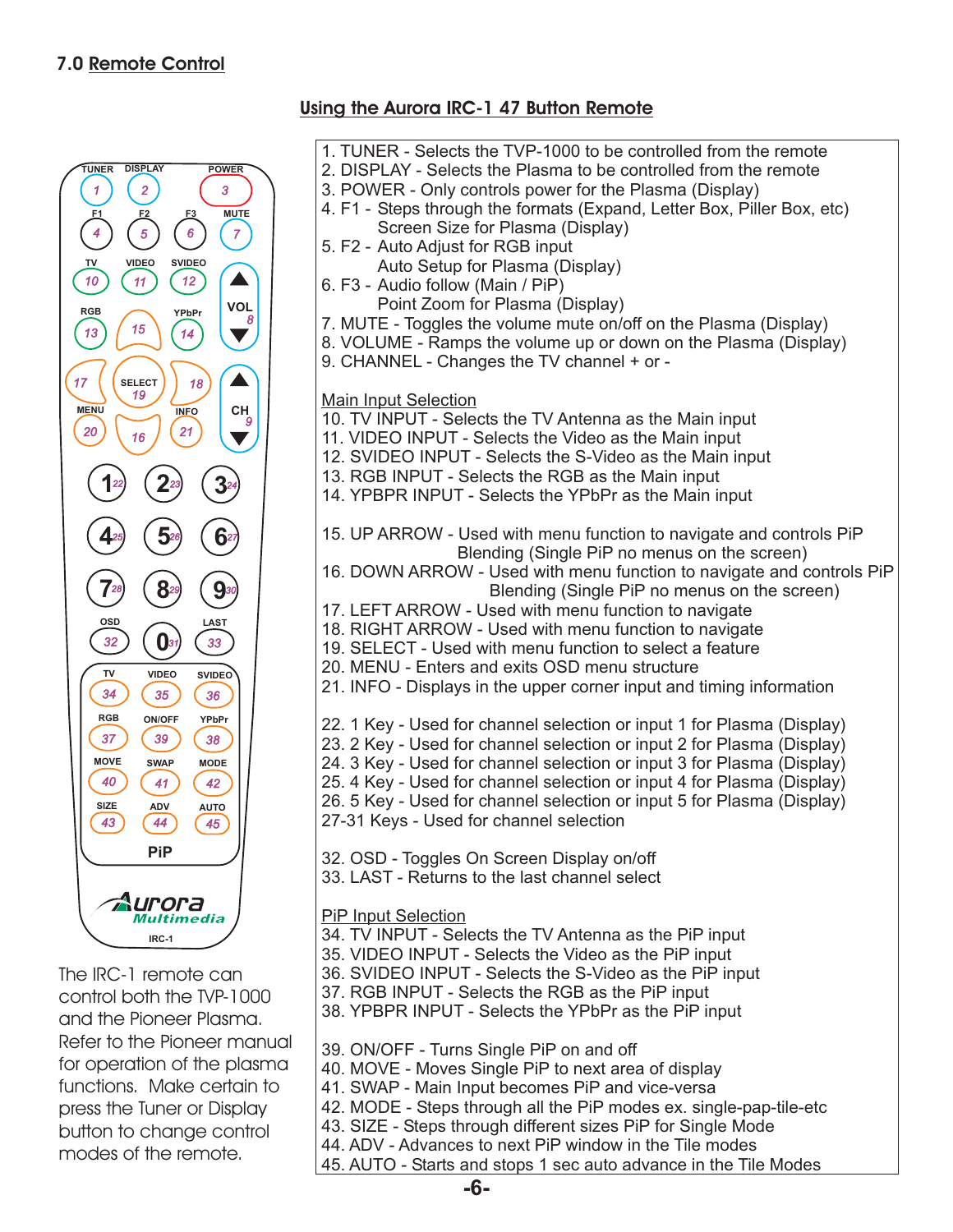**Using the Pioneer Remote to Control the TVP-1000**



**Please refer to the above configuration when using the Pioneer remote to control the TVP-1000.**

\*When in Tile Mode and no menu is on the screen, the SELECT button starts and *stops the auto advance.*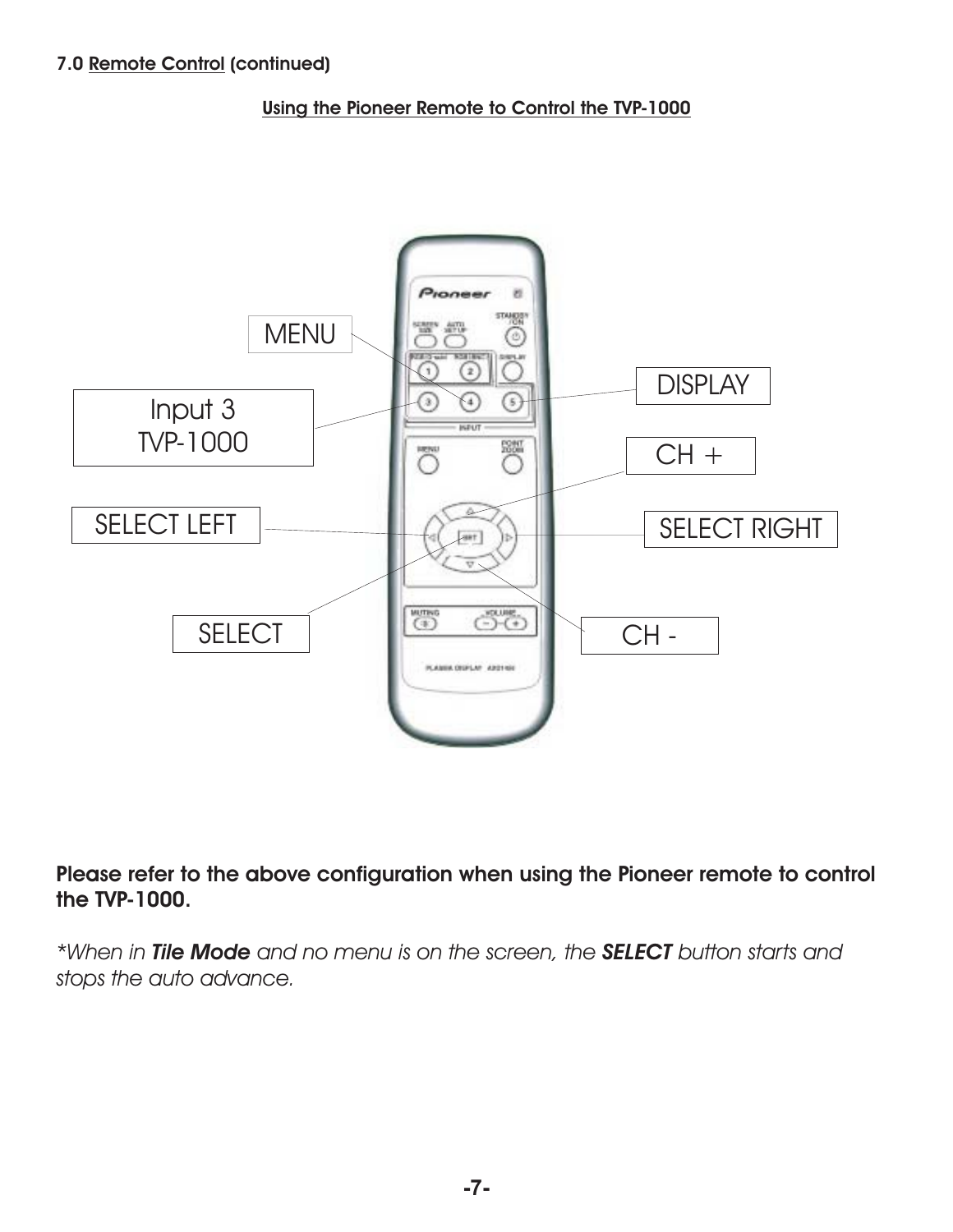## **8.0 On Screen Display (OSD)**

1. The On Screen Display is activated with the "Menu" button. Note: Menu for TVP-1000 is Button 4 on the Pioneer remote.

2. The OSD is removed if the "Menu" key is again pressed.

3. Pressing the "Menu key returns to the previous menu level. All menus initially mark the first menu item.

#### 8.1 OSD MAIN MENU

The first menu column is a set of icons displayed vertically within the OSD.

Each menu item is used to navigate to a submenu, which is displayed when the "Select" key is pressed.

The MAIN startup menu contains the following menu items:

| $\blacktriangleright$ MAIN VIDEO |  |
|----------------------------------|--|
| PiP VIDEO                        |  |
| <b>INPUT SETUP</b>               |  |
| <b>DISPLAY SETUP</b>             |  |
| TV SETUP                         |  |
| <b>PiP SETUP</b>                 |  |
| ADVANCED                         |  |
| <b>MISCELLANEOUS</b>             |  |
|                                  |  |

#### 8.2 MAIN VIDEO

when selected. The MAIN video menu contains the following menu items for main channel adjustment. The slider is displayed on the right hand side of the sub menu items. The menu items are selected using "<" and ">" keys. The item is marked with " $\blacktriangleright$ "

| MAIN VIDEO                     |     |
|--------------------------------|-----|
| $\blacktriangleright$ CONTRAST |     |
| <b>BRIGHTNESS</b>              |     |
| <b>SATURATION</b>              |     |
| HUE                            |     |
| RED                            | N/A |
| GREEN                          | N/A |
| <b>BLUE</b>                    | N/A |
| <b>H SHARPNESS</b>             |     |
| <b>V SHARPNESS</b>             |     |
| <b>H POSITION</b>              |     |
| V POSITION                     |     |
| NOISE REDUCTI                  |     |

Pressing the "Select" key allows the value to be adjusted with the "<" and the ">" keys. The new value is saved when the "Menu" key is pressed (Text turns white).

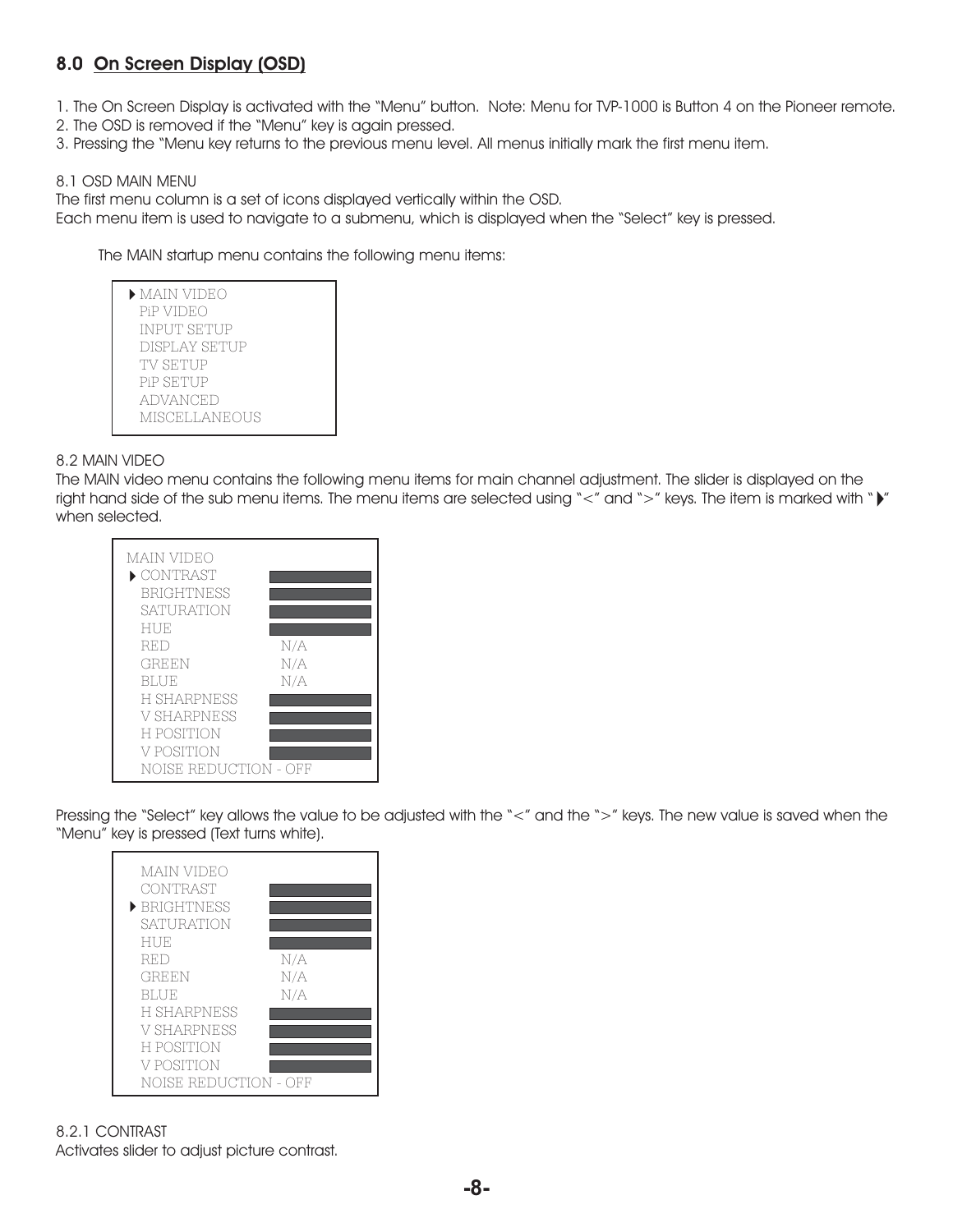8.2.2 BRIGHTNESS Activates slider to adjust picture brightness.

8.2.3 SATURATION Activates slider to adjust color saturation. (This item is disabled when input is RGB.)

8.2.4 HUE Activates slider to adjust hue. (This item is disabled when input is RGB.)

8.2.5 H SHARPNESS Activates slider to adjust horizontal sharpness.

8.2.6 V SHARPNESS Activates slider to adjust vertical sharpness

8.2.7 H POSITION Activates slider to adjust horizontal input position.

8.2.8 V POSITION Activates slider to adjust vertical input position.

8.2.9 NOISE REDUCTION Enable or disable noise reduction filter in MAIN channel.

#### 8.3 PiP VIDEO

The PiP video menu contains the following menu items for PiP channel adjustment. The slider is displayed on the right hand side of the sub menu items. The item is marked with " $\blacktriangleright$ " when selected. Pressing "Select" allows the value to be adjusted with "<" and ">" keys.



#### 8.3.1 CONTRAST

Activates slider to adjust picture contrast.

#### 8.3.2 BRIGHTNESS

Activates slider to adjust picture brightness.

8.3.3 SATURATION

Activates slider to adjust color saturation. (This item is disabled when input is RGB).

8.3.4 HUE

Activates slider to adjust hue. (This item is disabled when input is RGB).

#### 8.3.5 H POSITION

Activates slider to adjust horizontal input position.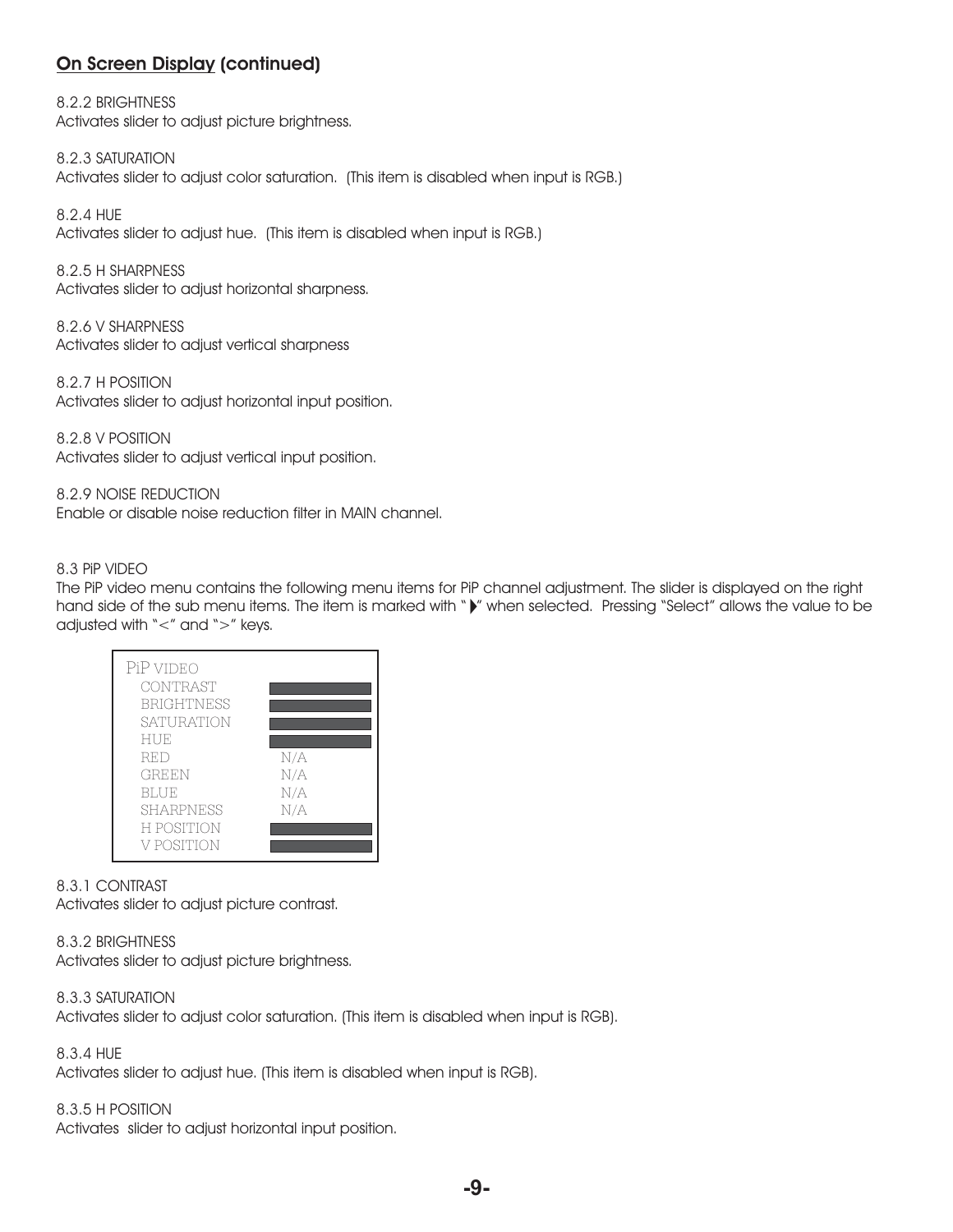#### 8.3.6 V POSITION

Activates slider to adjust vertical position.

#### 8.4 INPUT SETUP

The Input Setup menu contains the sub-menu for input signal selection and input format selection. Both MAIN and PiP channel can map to any one of the following video input. However, there are restrictions based on the board configuration. The chart below shows the valid input combinations.

| Valid Input Combinations |            |  |
|--------------------------|------------|--|
| <b>MAIN</b>              | PiP        |  |
| TV                       | RGB        |  |
| TV                       | YPbPr      |  |
| VIDEO                    | <b>RGB</b> |  |
| VIDEO                    | YPbPr      |  |
| SVIDEO                   | RGB        |  |
| SVIDEO                   | YPbPr      |  |
| RGB                      | TV         |  |
| <b>RGB</b>               | VIDEO      |  |
| RGB                      | SVIDEO     |  |
| YPbPr                    | TV         |  |
| YPbPr                    | VIDEO      |  |
| YPbPr                    | SVIDEO     |  |

#### 8.4.1 MAIN INPUT

For MAIN channel signal source, pressing the "Select" key permits the change of input using the "<" and ">' keys. The color of the selection is RED when it is changed. Press "Select" key to confirm the current selection.



#### 8.4.2 PiP INPUT

For PiP channel signal source, move " $\blacktriangleright$ " down and press "Select" key then change of PiP input using the "<" and ">" keys.

| <b>INPUT SETUP</b>              |             |      |
|---------------------------------|-------------|------|
| <b>MAIN INPUT</b>               | TV          |      |
| $\blacktriangleright$ PiP INPUT | RGB         |      |
| <b>MAIN FORMAT</b>              | <b>AUTO</b> |      |
| PiP FORMATAUTO                  |             |      |
| ADC CLOCK                       |             | 1350 |
| <b>ADC PHASE</b>                |             | 10   |
| AUTO ADJUST                     |             |      |
|                                 |             |      |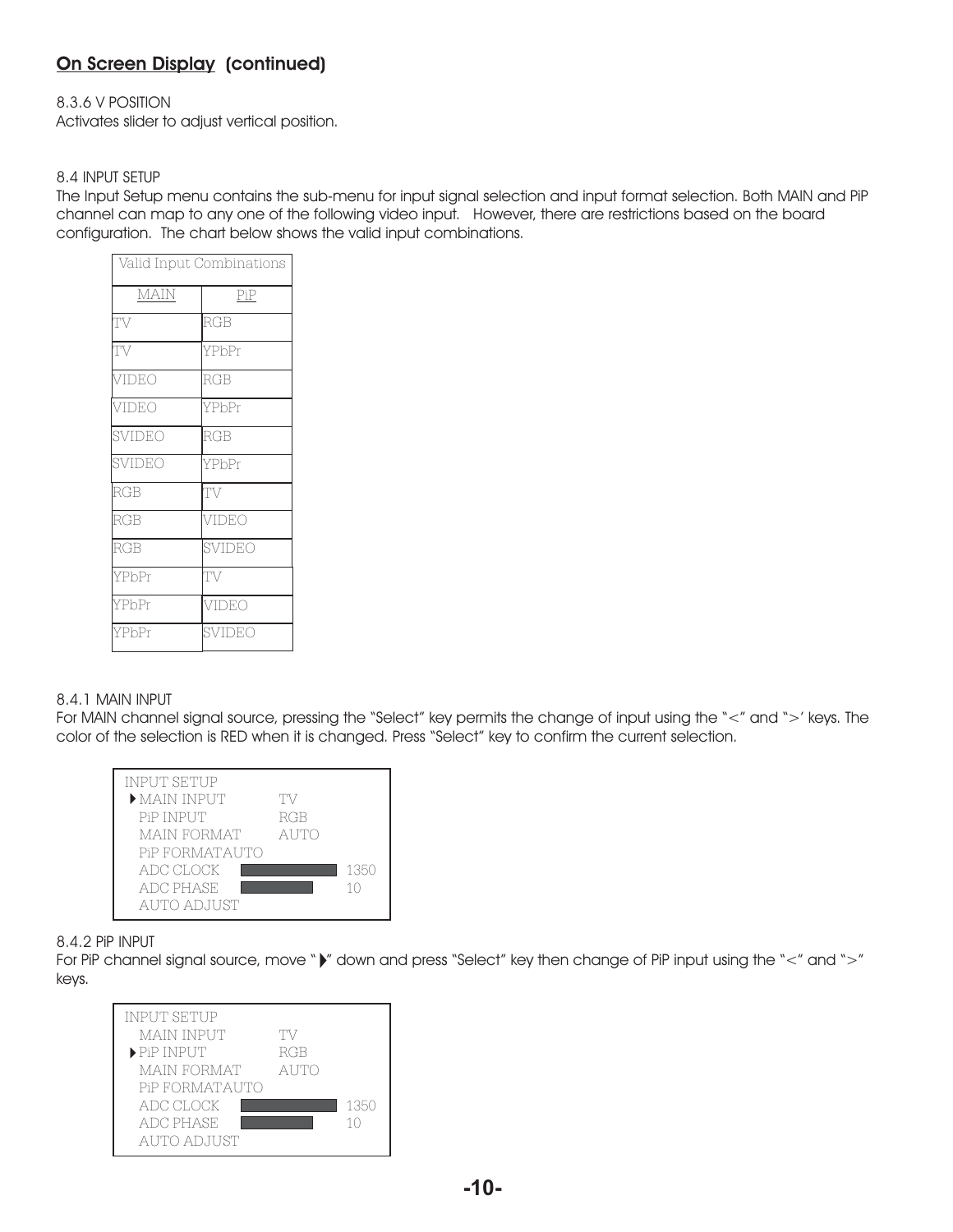#### 8.4.3 MAIN FORMAT

Allows the user to manually override the auto input detection. The firmware detects the input format automatically and converts it to selected display format.



#### 8.4.4 PiP FORMAT

Allows the user to manually override the auto input detection. The firmware detects the input format automatically and converts it to the selected display format.



#### 8.4.5 ADC CLOCK

Allows the user to manually override the default ADC clock for various RGB graphic modes. The firmware detects the input mode and programs the ADC clock accordingly. The menu item is disabled when the input is not RGB.



#### 8.4.6 ADC PHASE

Allows the user to manually override the default ADC phase for various RGB graphic modes. The firmware programs the ADC phase to zero for all input modes. The menu item is disabled when the input is not RGB.

| <b>INPUT SETUP</b>              |      |      |
|---------------------------------|------|------|
| <b>MAIN INPUT</b>               | 'I'V |      |
| <b>PiP INPUT</b>                | RGB  |      |
| <b>MAIN FORMAT</b>              | AUTO |      |
| PiP FORMATAUTO                  |      |      |
| ADC CLOCK                       |      | 1350 |
| $\blacktriangleright$ ADC PHASE |      | 10   |
| AUTO ADJUST                     |      |      |

#### 8.4.6 AUTO ADJUST

Selecting this feature when RGB is selected and a source is present will try to lock the Clock, Phase, H. Position, and V. Position. If the Auto feature can not figure the value it will exit without any effect.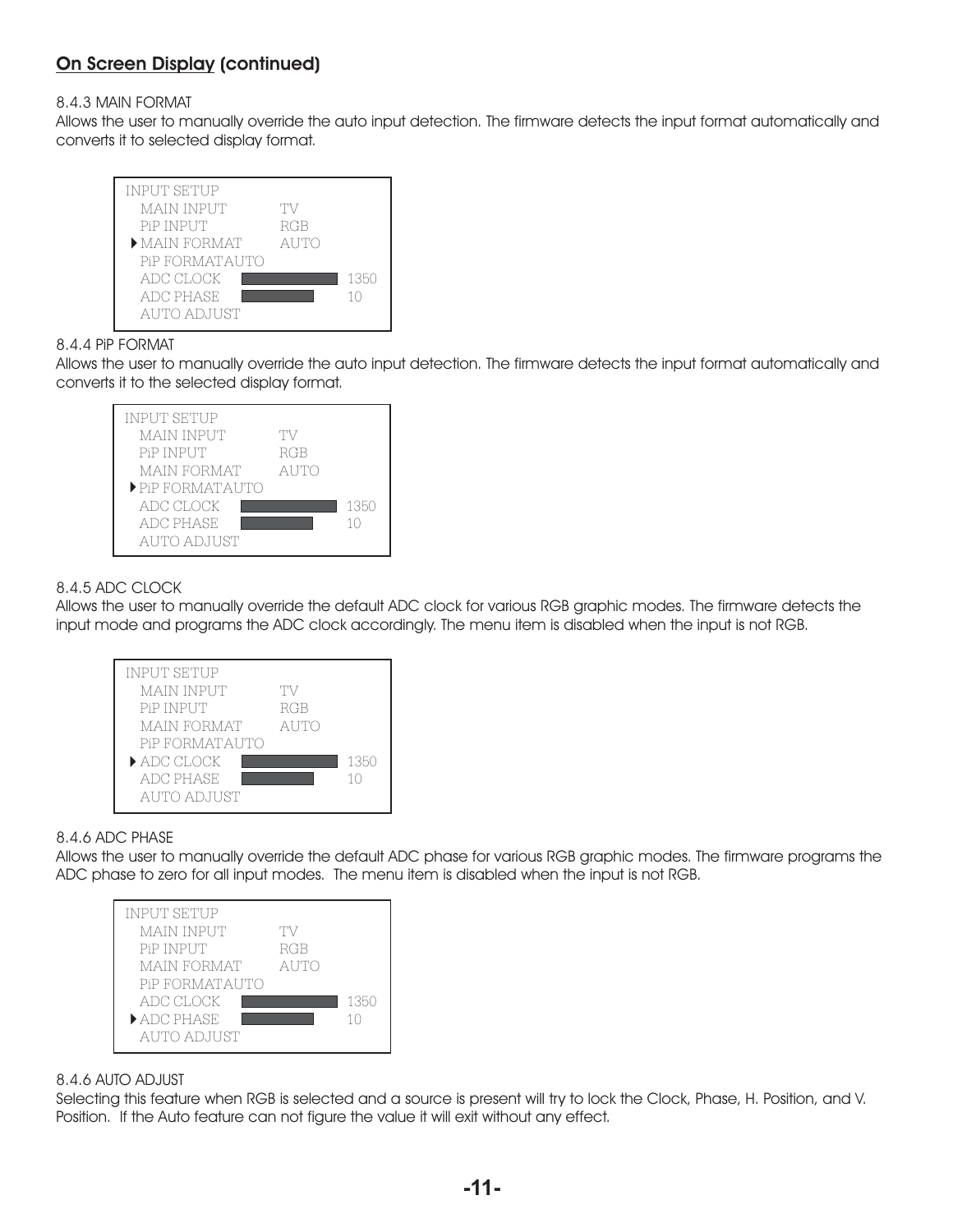8.5 DISPLAY SETUP

The display setup menu contains the sub-menu for output display timing and display format selection.

8.5.1 TIMING

The 1920x1080i is the default hardware display timing.

#### 8.5.2 FORMAT

The output display format is defaulted to 16:9 FULL.





#### 8.5.3 H SCALE ADJUST

The user adjusts horizontal scale by "<" and ">" keys for the different types of plasmas and monitors. The horizontal display active start position is adjusted accordingly to keep the image in the center position.

#### 8.5.4 V SCALE ADJUST

The user adjusts vertical scale by the "<" and ">" keys for different types of Plasmas and monitors. The vertical display active start position is adjusted accordingly to keep the image in the center positio





#### 8.6 TV CHANNEL

The TV channel menu displays the channel for each window (MAIN AND PiP) on the window list. This is an alternate method of changing channels without the requirement of selecting a window.

8.6.1 MAIN

The MAIN window channel number is always the first on the list. For MAIN, pressing the "Select" keys permits the changing of channels using the "<" and ">" keys or the numeric keys on remote control. As of version 1.16 the ability to ADD and DELETE channels has been made available. Pressing the select key again will move to the ADD/DEL field for that channel. Use the arrow keys to toggle between the choices. When using the channel + or - the DEL channels will be passed.

| TV SETUP                                                       |                                     | TV SETUP                                                   |                      |
|----------------------------------------------------------------|-------------------------------------|------------------------------------------------------------|----------------------|
| $\blacktriangleright$ MAIN<br>$\text{Pi} \neq 01$<br>TV SOURCE | CH 004 ADD<br>CH 027<br><b>BCST</b> | $\blacktriangleright$ MAIN<br>$PiP \#01$<br>TV SOURCE BCST | CH 004 DEL<br>CH 027 |
|                                                                |                                     |                                                            |                      |

#### 8.6.2 PiP

For PiP, pressing the "Select" key permits the change of PiP window number using the "<" and ">" keys. The corresponding channel number is updated when PiP # is changed. Pressing the "Select" again permits the change

of channels using the "<" and ">" keys or numeric keys on the remote control. The color of the number is RED when it is selected or changed.

| TV SETUP                          |             |
|-----------------------------------|-------------|
| MAIN                              | CH 004 ADD  |
| $\blacktriangleright$ PiP $\#$ 01 | CH 027      |
| TV SOURCE.                        | <b>BCST</b> |

| TV SETUP                     |            |
|------------------------------|------------|
| MAIN                         | CH 004 ADD |
| $\triangleright$ PiP $\#$ 04 | CH 069     |
| TV SOURCE                    | BCST       |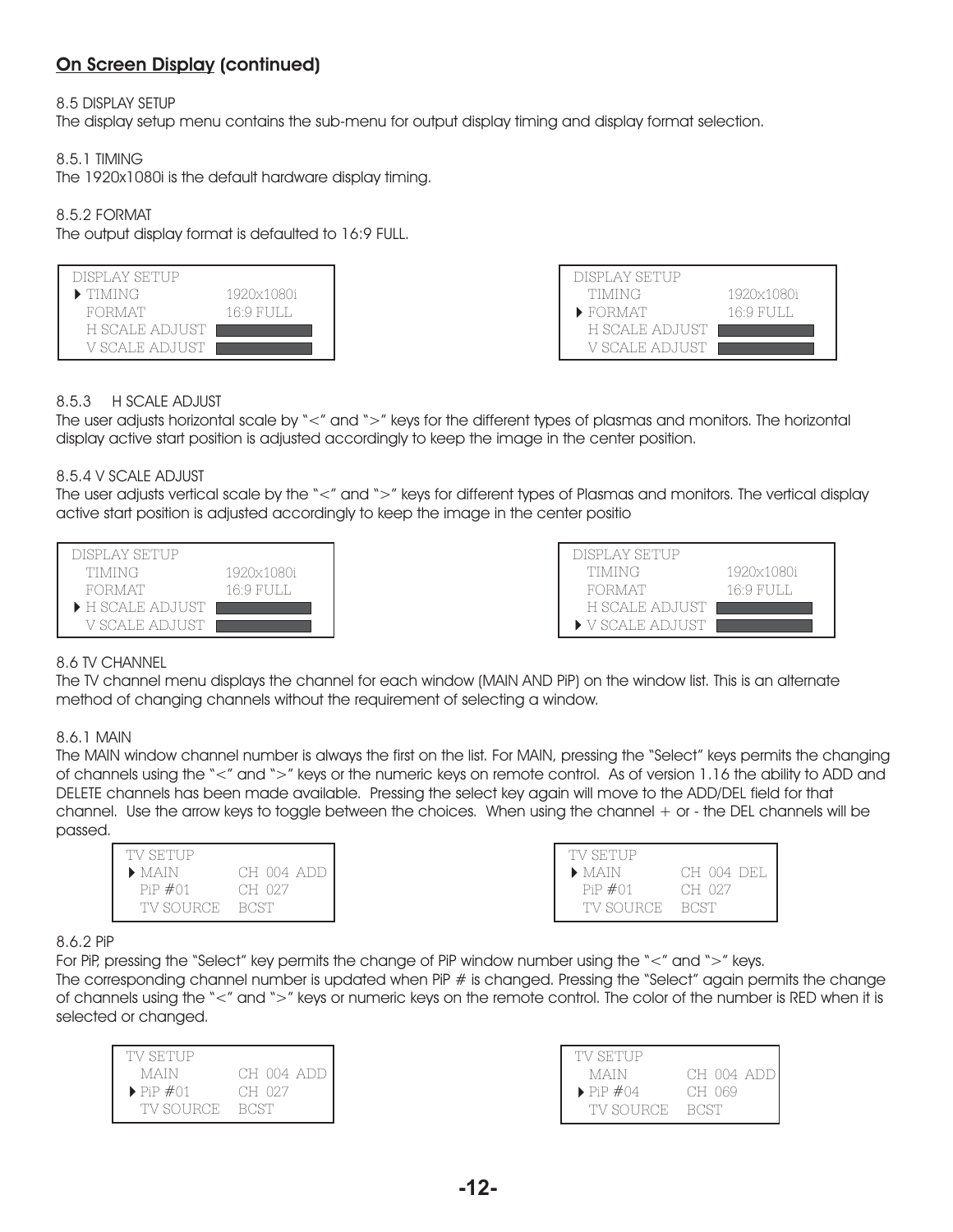8.6.3 SOURCE

There are three choices for TV sources: BCST (broadcast), CATV(cable), IRC and HRC. The default setting is CATV.

| TV SETUP      |            |
|---------------|------------|
| MAIN          | CH 004 ADD |
| $PiP \neq 01$ | CH 027     |
| TV SOURCE -   | CATV       |

#### 8.7 PiP SETUP

The PiP setup menu is used to subdivide the screen into a pre-defined set of windows. The actual formats are different depending on aspect ration of the output display.



#### 8.7.1 PiP MODE

The PiP mode selection is either OFF (default), ONE(single PiP), or TILE 1+4, TILE 1+12, TILE 0+16(multiple PiP), Side-by-Side images. The values of the corresponding setup are not displayed when PiP mode is OFF. The sub-menu items: aspect, ration, size, and position apply to single PiP mode only.

| PiP SETUP                      |                |
|--------------------------------|----------------|
| $\blacktriangleright$ PiP MODE | $ \bigcirc$ FF |
| ASPECT RATIO                   |                |
| <b>SIZE</b>                    |                |
| H POS                          |                |
| V POS                          |                |
| PiP BLENDING                   |                |

| <b>MAIN</b> |
|-------------|
|-------------|

Sub-menu items: ASPECT RATIO, SIZE, and POSITION apply only to single PiP mode.

| <b>PiP SETUP</b>               |       |
|--------------------------------|-------|
| $\blacktriangleright$ PiP MODE | - ONE |
| ASPECT RATIO                   |       |
| SIZE                           |       |
| H POS                          |       |
| V POS                          |       |
| PiP BLENDING                   |       |
|                                |       |



Sub menu item TILE mode apply only to multiple PiP modes.

| <b>PiP SETUP</b>               |        |
|--------------------------------|--------|
| $\blacktriangleright$ PiP MODE | - TILE |
| ASPECT RATIO                   |        |
| <b>SIZE</b>                    |        |
| H POS                          |        |
| V POS                          |        |
| PiP BLENDING                   |        |
|                                |        |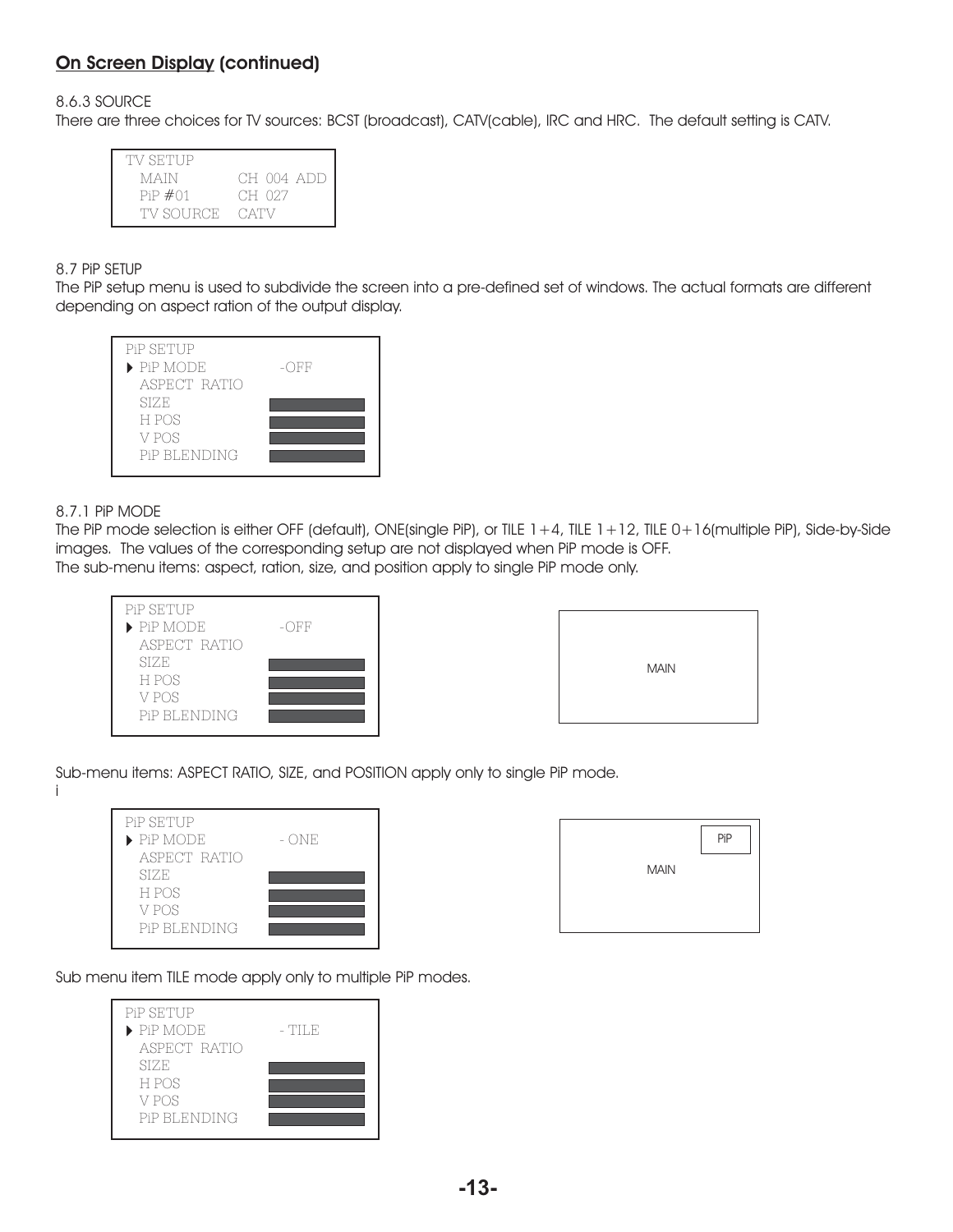#### 8.7.1.2 TILE MODE

The tile mode allows the user to see multiple PiP windows. The most common way to use tile mode is TV channel browsing. Each PiP window has a unique TV channel number (section 8.6.2 PiP) and the display is updated every second by moving the active PiP window sequentially. The TV tuner frequency is changed to the selected channel for each corresponding PiP window. Since the reference board has only one TV tuner, MAIN window can not watch TV in real time. The MAIN window can be setup for other video sources.



|             | PIP#1        | PIP#1             | $P$ i $P$ #2 | PIP#3             | PIP#4  | PIP#1        | PIP#2         | PIP#3       | PiP#4  |
|-------------|--------------|-------------------|--------------|-------------------|--------|--------------|---------------|-------------|--------|
| <b>MAIN</b> | $P$ i $P$ #2 | PIP#5             | PIP#6        | PIP#7             | PIP#8  | PIP#5        |               | <b>MAIN</b> | PIP#6  |
|             | PIP#3        | PIP#9             | PIP#10       | PIP#11            | PIP#12 | $P$ i $P$ #7 |               |             | PIP#8  |
|             | PiP#4        | $PIP#13$ $PIP#14$ |              | $PIP#15$ $PIP#16$ |        | PIP#9        | $P$ i $P$ #10 | PIP#11      | PiP#12 |

#### 8.7.1.3 SIDE BY SIDE MODE

The Side by Side mode allows the user to see two images, one MAIN and one PiP image together .



#### 8.7.2 ASPECT RATIO

There are two selections for aspect ratio, 4:3 and 16:9, available for display. The firmware calculates the PiP window size based on the selected aspect ratio and relative size value (1-10).

#### 8.7.3 SIZE

The PiP window maintains its aspect ratio regardless of size adjustments. The size can be adjusted in range 1 to 10 (the minimum to maximum PiP window size available). The PiP window size changes according to the output display resolution selected for MAIN window.

8.7.4 POSITION The single PiP window has 9 (nine) pre-defined positions for selection.

> Top Left, Top Center, Top Right Middle Left, Middle Center, Middle Right Bottom Left, Bottom Center, Bottom Right

#### 8.7.5 PiP BLENDING

PiP window blending level adjustment is available only when the single PiP window is displayed.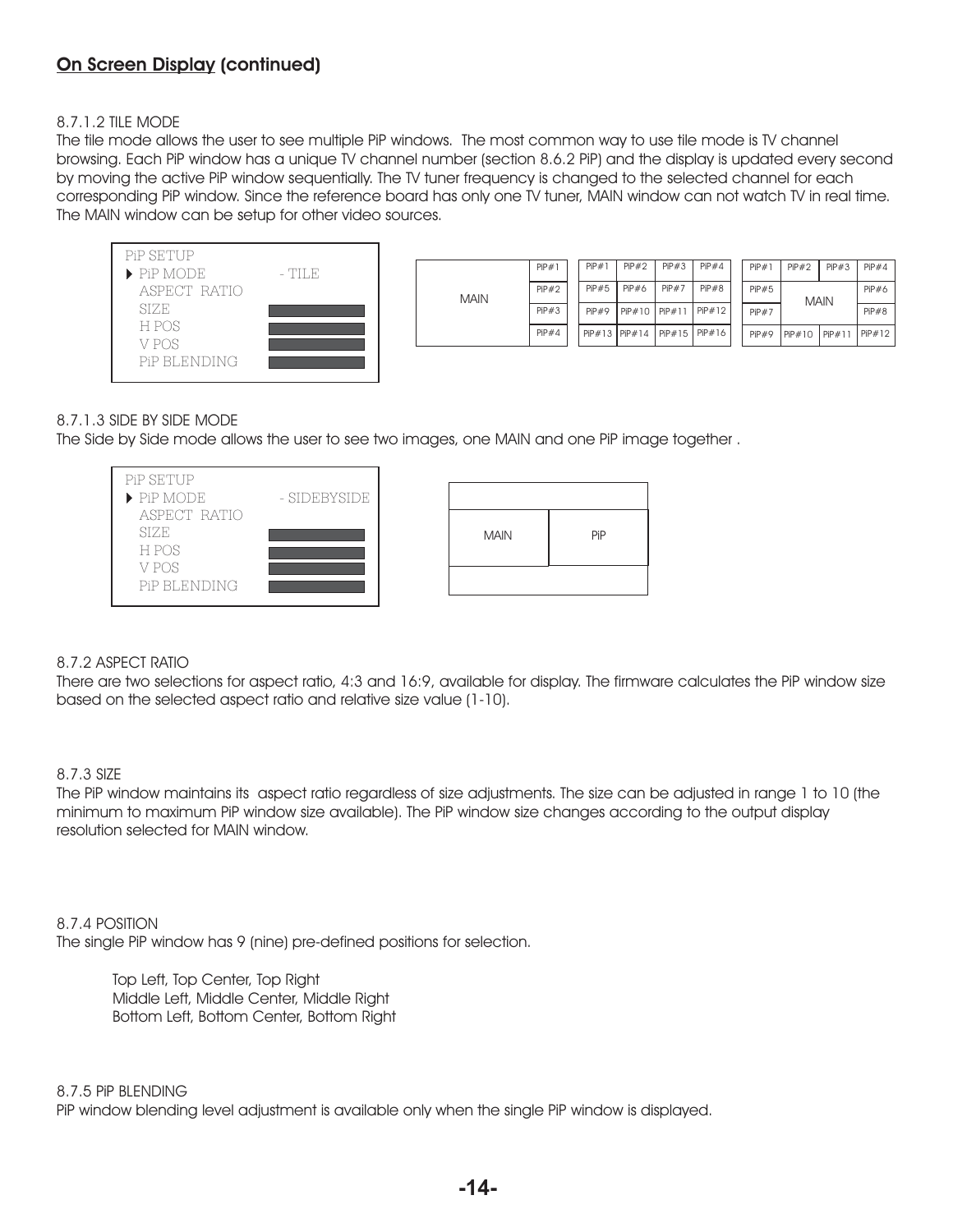#### 8.8 ADVANCED

Allows a user to manual override the Motion Adaptive De-interlacing and to turn on and off the directional processing.

| ADVANCED       |  |
|----------------|--|
| MADI - VT      |  |
| MADI threshold |  |
| DI - on        |  |
|                |  |

8.9 MISCELLANEOUS

#### 8.9.1 FILM MODE

The film detection switches between VT, AFM, GFX, and SM automatically. This selection allows for manual selection of the processing modes.

8.9.2 OSD POSITION

Allows the user to move OSD to different position on the screen. After the position is selected by "<" and ">" keys, the OSD can be further adjusted in both (V) vertical and (H) horizontal directions. Values are incremented or decremented by the "<" and ">" keys.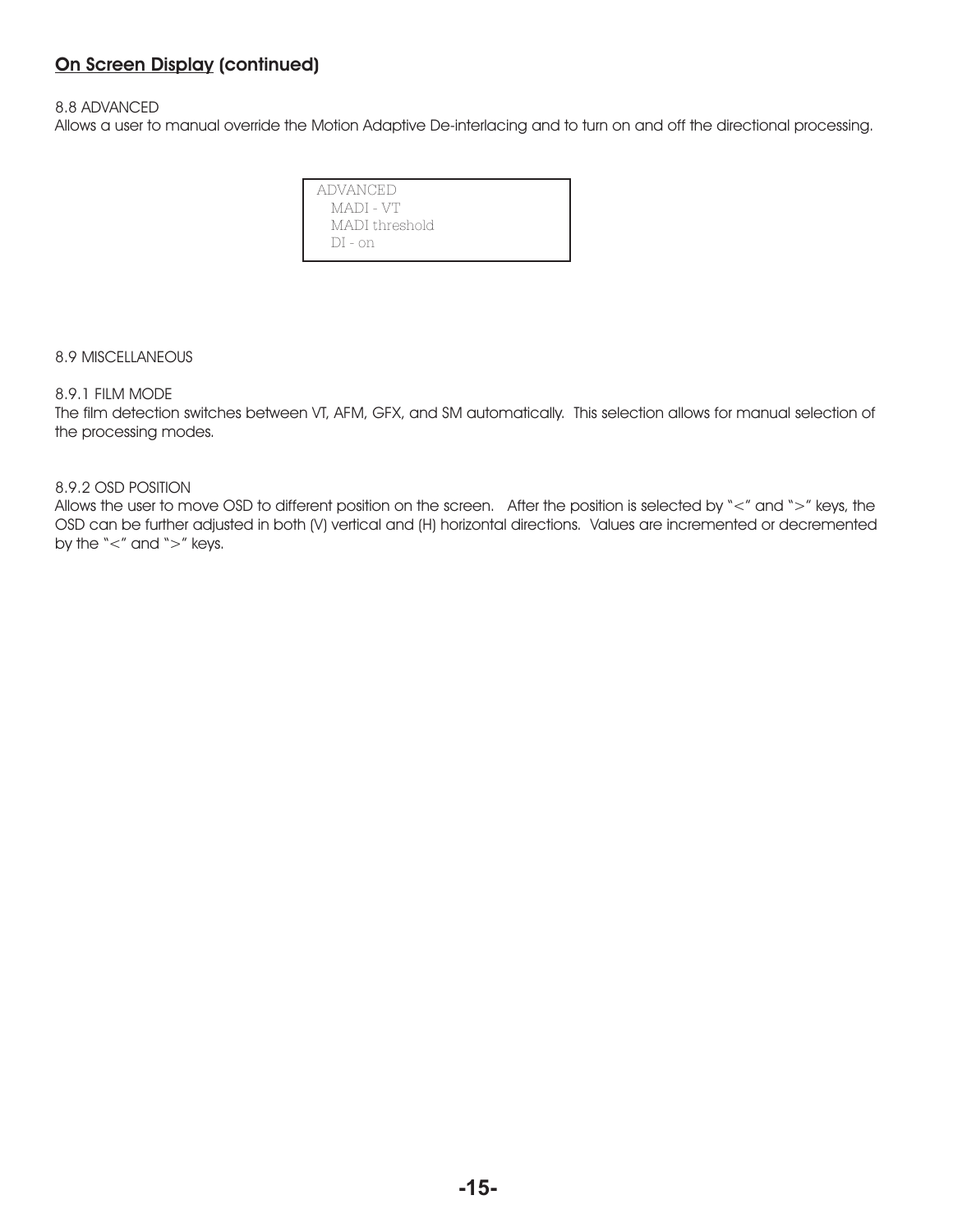#### 8.9.4 SYSTEM INFO

Displays information that is related to the system. The current installed firmware version is located here. Updates to features and enhancements will be available on Aurora Multimedia's web site.

Please download Aurora FLASH 123 software to assist you in updating the firmware.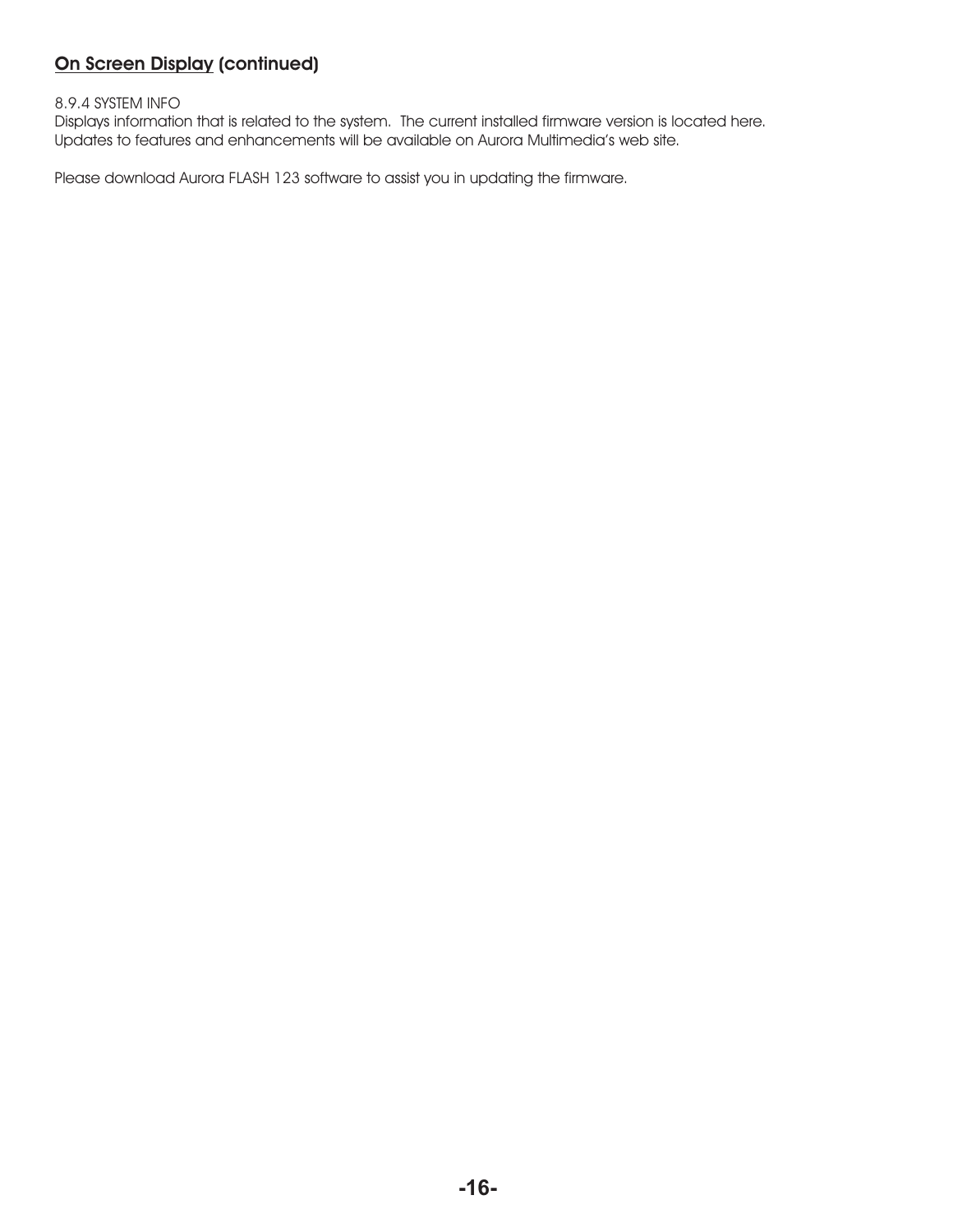## **9.0 Specifications**

## **Supported Video Input Timing**

| Input Format                              | Horiz. Freq.<br>(KHz) | Vertical Freq.<br>(Hz) | <b>Active Resolution</b><br>(Pixels x Lines $@$<br>Field/Frame Rate,<br>Hz) | Total<br>(Pixels x<br>Lines) | Pixel Clock<br>(MHz) |
|-------------------------------------------|-----------------------|------------------------|-----------------------------------------------------------------------------|------------------------------|----------------------|
| 525/60 NTSC, ITU-R<br>BT601-5, RS-170M    | 15.75/1.001           | 60.0/1.001             | 720x480 @ 59.94 i                                                           | 858x525                      | 13.500               |
| 525/60 NTSC, CCIR<br>656                  | 15.75/1.001           | 60.0/1.001             | 720x480 @ 59.94 p                                                           | 858x525                      | 27.000               |
| 625/50 PAL/SECAM,<br><b>ITU-R BT601-5</b> | 15.625                | 50.000                 | 720x576 @ 50.00 i                                                           | 864x625                      | 13.500               |
| 625/50 PAL/SECAM,<br><b>CCIR 656</b>      | 15.625                | 50.000                 | 720x576 @ 50.00 i                                                           | 864x625                      | 27.000               |
| 480p 4:3, SMPTE<br>293M                   | 31.5/1.001            | 60.0/1.001             | 720x483 @ 59.94 p                                                           | 858x525                      | 27.000               |
| 720p, SMPTE 296M                          | 45.0/1.001            | 60.0/1.001             | 1280x720 @ 59.94 p                                                          | 1650x750                     | 74.25/1.001          |
| 1080i, SMPTE 274M                         | 33.750/1.001          | 60.0/1.001             | 1920x1080 @ 59.94 i                                                         | 2200x1125                    | 74.25/1.001          |

## **Supported RGB PC Graphics Input Timing**

|                                                                                        |                                                                                                                      |                                                                      | Horizontal                                               |                                  | Vertical                                                 |                                                  |                                        |
|----------------------------------------------------------------------------------------|----------------------------------------------------------------------------------------------------------------------|----------------------------------------------------------------------|----------------------------------------------------------|----------------------------------|----------------------------------------------------------|--------------------------------------------------|----------------------------------------|
| Mode                                                                                   | Resolution                                                                                                           | Nominal<br>Total                                                     | Nominal<br>Frequency<br>$+/-0.5$ kHz                     | Sync                             | Nominal<br>Polarity Frequency<br>$+/-$ ] $Hz$            | Sync<br>Polarity                                 | Nominal<br><b>Pixel Clock</b><br>(Mhz) |
| <b>VGA</b><br><b>VGA</b><br><b>VGA</b><br><b>VGA</b>                                   | 640x480 @ 60 Hz<br>640x480 @ 72 Hz<br>640x480 @ 75 Hz<br>640x480 @ 85 Hz                                             | 800x525<br>832x520<br>840x500<br>832x509                             | 31.469<br>37.861<br>37.500<br>43.269                     | N<br>N<br>N<br>N                 | 59.940<br>72,809<br>75.000<br>85.008                     | N<br>N<br>$\mathsf{N}$<br>N                      | 25.175                                 |
| <b>SVGA</b><br><b>SVGA</b><br><b>SVGA</b><br><b>SVGA</b><br><b>SVGA</b><br><b>SVGA</b> | 800x600 @ 56 Hz<br>800x600 @ 60 Hz<br>800x600 @ 72 Hz<br>800x600 @ 75 Hz<br>800x600 @ 75 Hz<br>800x600 @ 85 Hz       | 1024x625<br>1056x628<br>1040x666<br>1056x625<br>1056x625<br>1048x631 | 35.156<br>37,879<br>48.077<br>46.875<br>46.875<br>53.674 | $\sf P$<br>P<br>P<br>P<br>N<br>P | 56.250<br>60.317<br>72.188<br>75.000<br>75.000<br>85.061 | P<br>P<br>P<br>P<br>$\mathsf{N}$<br>P            | 40.000                                 |
| <b>XGA</b><br><b>XGA</b><br><b>XGA</b><br><b>XGA</b><br><b>XGA</b><br><b>XGA</b>       | 1024x768 @ 60 Hz<br>1024x768 @ 60 Hz<br>1024x768 @ 70 Hz<br>1024x768 @ 70 Hz<br>1024x768 @ 75 Hz<br>1024x768 @ 75 Hz | 1344x806<br>1344x806<br>1328x806<br>1328x806<br>1312x800<br>1312x800 | 48,363<br>48.363<br>56.476<br>56.476<br>60.023<br>60.023 | N<br>P<br>N<br>P<br>N<br>P       | 60.004<br>60,004<br>70.069<br>70.069<br>75.029<br>75.029 | N<br>P<br>$\mathsf{N}$<br>P<br>$\mathsf{N}$<br>P | 65.000<br>65,000                       |

*Specifications subject to change without notice.*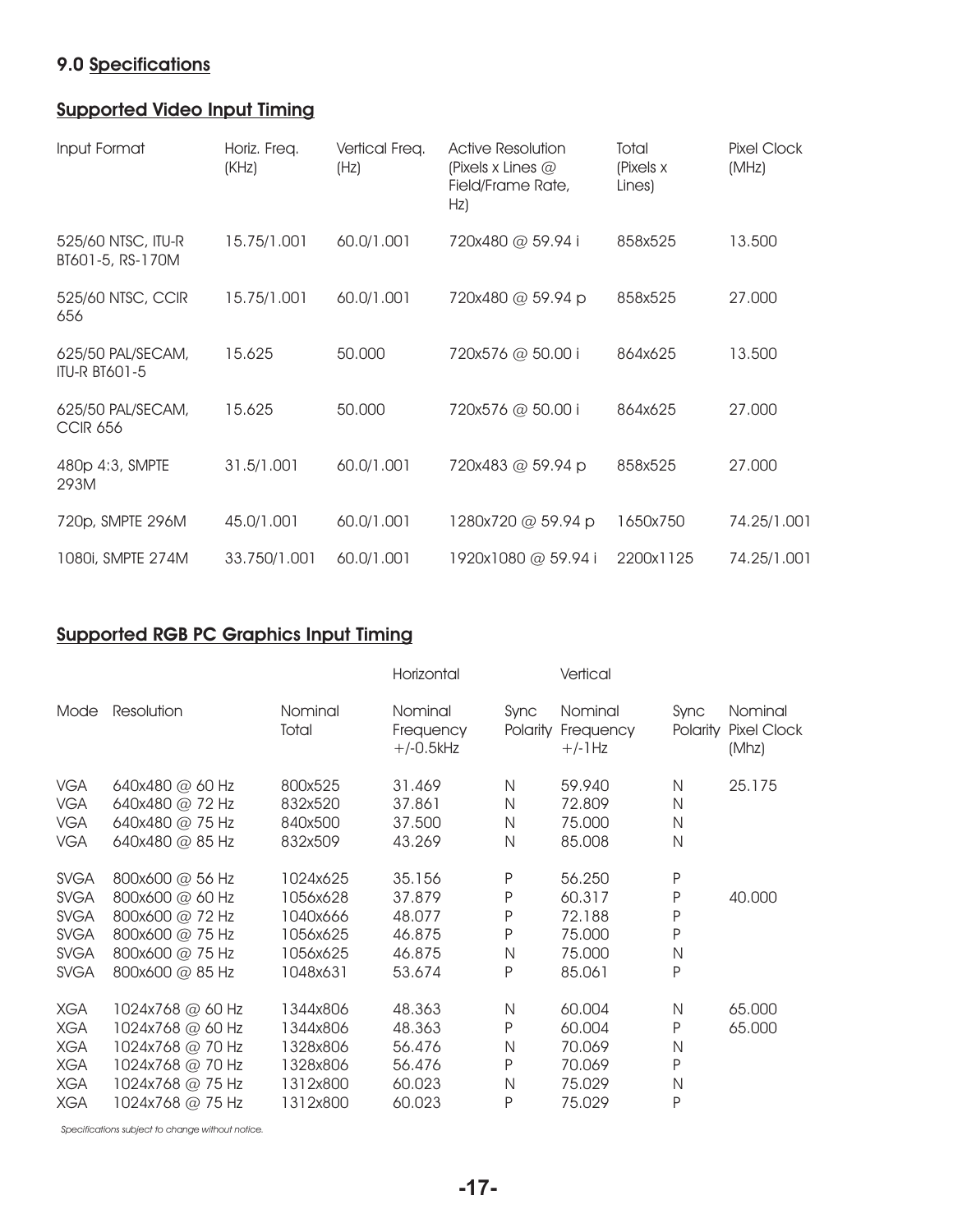## **10.0 Control Port**

**RS232 -** Pins 1,3,5 Note: Pin 2 must be disabled with jumper J9 removed (factory default) Pin 1 - Ground Pin 3 - TX Pin 5 - RX

**Contact Closure -** Pins 1,2,4,6 *Note: Pin 2 must be enable with jumper J9 on TVP-1000* Pins 1,2: PiP Swap Pins 1,4: Channel + Pins 1,6: Channel -Pins  $1,4,6$ : PiP On/Off Pins  $1,2,4,6$ : PiP Move

#### **10.1 RS-232 Protocol**

Baud Rate: 9600 8N1

*Note: Protocol below is as of firmware version 1.15 New commands will be available on future revisions to give more discrete full featured commands. Check on the Aurora website for the latest firmware and RS232 command additions.*

| ? IS A QUERY COMMAND | (Does not have to be Case Sensitive) |
|----------------------|--------------------------------------|
| ! IS A COMMAND       | (Does not have to be Case Sensitive) |
| $\sim$ IS A RESPONSE | (ALL RESPONSES ARE CAPITALS)         |

*<CR> is 0D hex or 13 decimal*

| <b>IKEY LEFT<cr></cr></b>  | Left                                                                   |
|----------------------------|------------------------------------------------------------------------|
| <b>!KEY RIGHT<cr></cr></b> | Right                                                                  |
| <b>IKEY UP<cr></cr></b>    | Up arrow key                                                           |
| !KEY DOWN <cr></cr>        | Down arrow key                                                         |
| $IKEY$ CH- $<$ CR $>$      | <b>Channel Down</b>                                                    |
| $IKEY CH + <$ CR $>$       | <b>Channel Up</b>                                                      |
| $IKEY$ SEL $<$ CR $>$      | <b>Select</b>                                                          |
| <b>IKEY MENU<cr></cr></b>  | <b>Menu</b>                                                            |
| $IKEY$ $0 < CR$            | 0                                                                      |
| $IKEY$ 1 $<$ CR $>$        | ı                                                                      |
| $IKEY$ 2 <cr></cr>         | $\overline{2}$                                                         |
| $IKEY$ 3 $<$ CR $>$        | 3                                                                      |
| $IKEY$ 4 $<$ CR $>$        | 4                                                                      |
| IKEY 5 < CR                | 5                                                                      |
| $IKEY$ 6 $<$ CR $>$        | 6                                                                      |
| $IKEY$ 7 $<$ CR $>$        | $\overline{7}$                                                         |
| !KEY $8 < CR$              | 8                                                                      |
| $IKEY$ 9 <cr></cr>         | 9                                                                      |
| <b>IKEY PAUTO<cr></cr></b> | PiP Auto Start / Stop                                                  |
| !KEY PSWAP <cr></cr>       | <b>PiP Swap</b>                                                        |
| !KEY PMOVE <cr></cr>       | <b>PiP Move</b>                                                        |
| <b>!KEY PADV<cr></cr></b>  | <b>PiP Advance</b>                                                     |
| $IKEY$ ponoff $<$ CR $>$   | PiP On/Off                                                             |
| <b>IKEY PSIZE<cr></cr></b> | <b>PiP Size</b>                                                        |
| $IKEY$ ponoff $<$ CR $>$   | PiP On / Off                                                           |
| <b>IKEY PMOVE<cr></cr></b> | <b>PiP Move</b>                                                        |
| <b>IKEY PMODE<cr></cr></b> | <b>PiP Mode</b>                                                        |
| $IKEY$ F1 $<$ CR $>$       | Function 1 key used for Format selection (pillar box, letter box, etc) |
| $IKEY$ F2 $<$ CR $>$       | Function 2 key (future use)                                            |
| $IKEY$ F3 $<$ CR $>$       | Function 3 key audio follow mode (Main or PiP)                         |
| <b>IKEY OSD<cr></cr></b>   | On Screen display on/off button                                        |
| <b>!KEY LAST<cr></cr></b>  | Toggles between the last 2 channels selected                           |
|                            |                                                                        |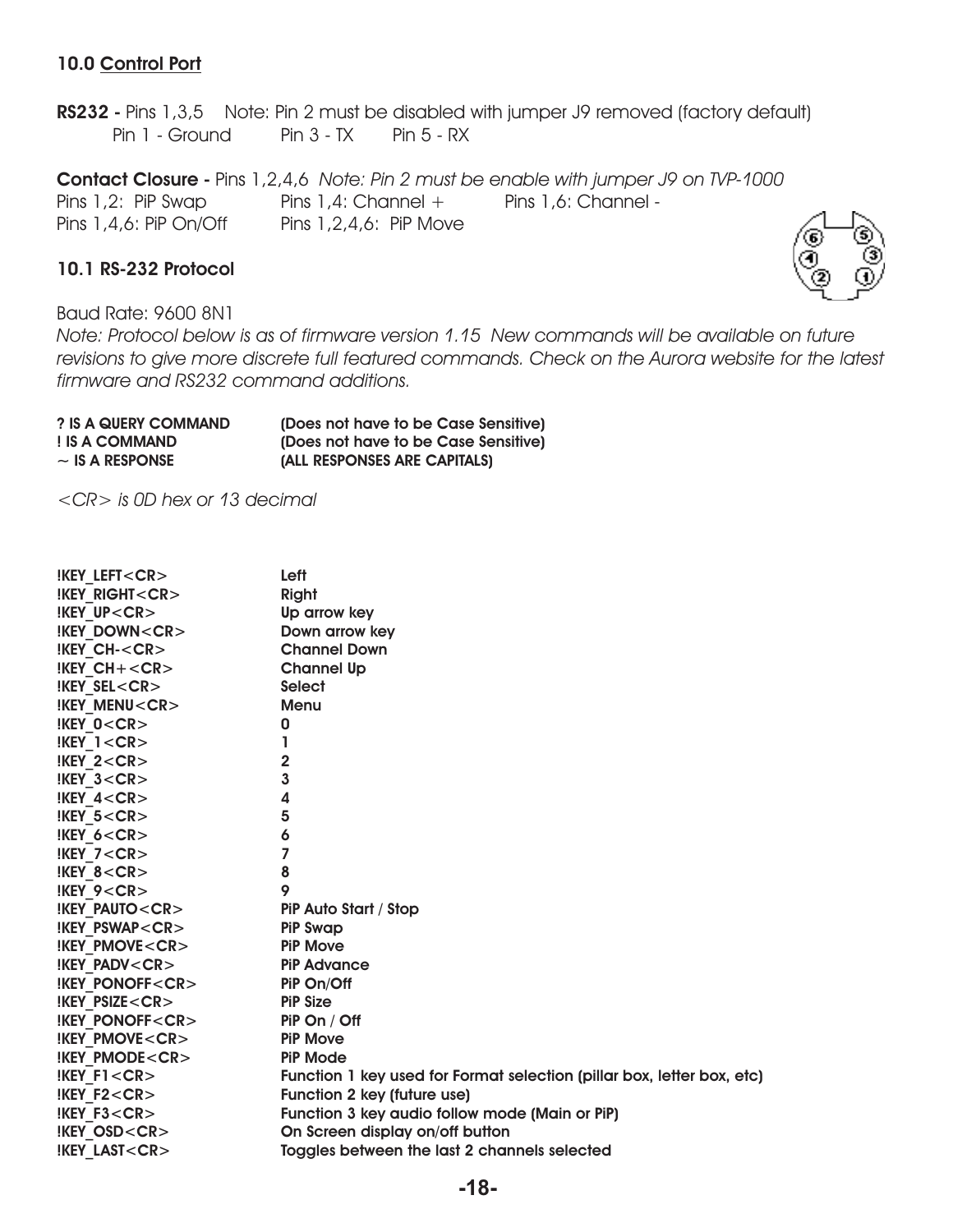## 10.1 RS-232 Protocol (Continued)

| <b>IKEY INFO<cr></cr></b>         | Shows information on the screen                                                                                                                                                                                                   |
|-----------------------------------|-----------------------------------------------------------------------------------------------------------------------------------------------------------------------------------------------------------------------------------|
| <b>IKEY MTV<cr></cr></b>          | <b>TV to Main</b>                                                                                                                                                                                                                 |
| <b>!KEY MVID<cr></cr></b>         | <b>Video to Main</b>                                                                                                                                                                                                              |
| <b>!KEY MSVID<cr></cr></b>        | <b>SVideo to Main</b>                                                                                                                                                                                                             |
| <b>!KEY MRGB<cr></cr></b>         | <b>RGB</b> to Main                                                                                                                                                                                                                |
| <b>!KEY MYPBPR<cr></cr></b>       | <b>YPbPr to Main</b>                                                                                                                                                                                                              |
| <b>IKEY PTV<cr></cr></b>          | <b>TV to PiP</b>                                                                                                                                                                                                                  |
| <b>IKEY PVID<cr></cr></b>         | Video to PiP                                                                                                                                                                                                                      |
| <b>!KEY PSVID<cr></cr></b>        | Svideo to PiP                                                                                                                                                                                                                     |
| <b>IKEY PRGB<cr></cr></b>         | <b>RGB to PiP</b>                                                                                                                                                                                                                 |
| <b>IKEY PYPBPR<cr></cr></b>       | YPbPr to PiP                                                                                                                                                                                                                      |
| !FLBOX <cr></cr>                  | <b>Format Letter Box</b>                                                                                                                                                                                                          |
| IFPBOX < CR                       | <b>Format Pillar Box</b>                                                                                                                                                                                                          |
| IFPAN < CR                        | <b>Format Panoramic</b>                                                                                                                                                                                                           |
| !FAUTO <cr></cr>                  | <b>Format Auto</b>                                                                                                                                                                                                                |
| !AUDMAIN <cr></cr>                | <b>Audio Follows Main</b>                                                                                                                                                                                                         |
| !AUDPIP <cr></cr>                 | <b>Audio Follows PiP</b>                                                                                                                                                                                                          |
| $?$ AUDIN <cr<math>&gt;</cr<math> | Query what the audio follows. Responds with $\sim$ AUDMAIN $\lt$ CR $>$ or $\sim$ AUDPIP $\lt$ CR $>$                                                                                                                             |
| ?MCH < CR                         | Query Main Channel Responds with ~MCH002 <cr> for channel 2.</cr>                                                                                                                                                                 |
| $IMCHxxx <$ CR $>$                | Main Channel change !MCH025 <cr> for channel 25. xxx = 001 to 125</cr>                                                                                                                                                            |
| !MSVIDPRGB <cr></cr>              | Main to SVideo, PiP to RGB                                                                                                                                                                                                        |
| IMVIDPRGB < CR                    | Main to Video, PiP to RGB                                                                                                                                                                                                         |
| IMTVPRGB < CR                     | Main to TV, PiP to RGB                                                                                                                                                                                                            |
| IMSVIDPYPBPR < CR                 | Main to SVideo, PiP to YPbPr                                                                                                                                                                                                      |
| IMVIDPYPBPR < CR                  |                                                                                                                                                                                                                                   |
|                                   | Main to Video, PiP to YPbPr                                                                                                                                                                                                       |
| IMTVPYPBPR < CR                   | Main to TV, PiP to YPbPr                                                                                                                                                                                                          |
| $IMRGBPSVID <$ CR $>$             | Main to RGB, PiP to SVideo                                                                                                                                                                                                        |
| IMRGBPVID < CR                    | Main to RGB, PiP to Video                                                                                                                                                                                                         |
| IMRGBPTV < CR                     | Main to RGB, PiP to TV                                                                                                                                                                                                            |
| !MYPBPRPSVID <cr></cr>            | Main to YPbPr, PiP to SVideo                                                                                                                                                                                                      |
| !MYPBPRPVID <cr></cr>             | Main to YPbPr, PiP to Video                                                                                                                                                                                                       |
| !MYPBPRPTV <cr></cr>              | Main to YPbPr, PiP to TV                                                                                                                                                                                                          |
| $\text{IPONE} < \text{CR}$        | <b>Single PiP</b>                                                                                                                                                                                                                 |
| IPOFF < CR                        | <b>Full Screen</b>                                                                                                                                                                                                                |
| IPSBS < CR                        | Side by Side                                                                                                                                                                                                                      |
| !PPAP <cr></cr>                   | <b>PAP</b>                                                                                                                                                                                                                        |
| $1$ PTO+16 <cr></cr>              | 16 Tile                                                                                                                                                                                                                           |
| $ PT1+4 < CR$                     | 1 Main 4 Tile                                                                                                                                                                                                                     |
| $ PT1+7 < CR$                     | 1 Main 7 Tile                                                                                                                                                                                                                     |
| $ PT1 + 12 < CR$                  | 1 Main 12 Tile                                                                                                                                                                                                                    |
| IPBxx < CR                        | PiP Blending Level $xx = 01$ to 16 The higher the number the less transparent                                                                                                                                                     |
| IPSxx < CR                        | PiP Size for Single Mode $xx = 01$ to 15 The higher the number the bigger the PiP                                                                                                                                                 |
| !PHxxxVxxx <cr></cr>              | PiP Position for Sinlge Mode $xxx = 000$ to 100 Hxxx is Horizontal Position Vxxx is<br><b>Vertical Position</b>                                                                                                                   |
| $!P$ xxCHxxx < CR >               | PiP Channel Change Pxx is PiP number = 1 to 16 CHxxx is PiP channel = 001 to 125                                                                                                                                                  |
| ?PxxCH <cr></cr>                  | PiP Channel Query $xx = 1$ to 16 Responds with ~PxxCHxxx < CR > Pxx is PiP number                                                                                                                                                 |
|                                   | <b>CHXXX is PiP channel</b>                                                                                                                                                                                                       |
| ?MIN < CR                         | Main Input Query responds with ~MVID <cr> or ~MSVID<cr> or ~MTV<cr> or<br/><math>~\sim</math>MRGB<cr> or <math>~\sim</math>MYPBPR<cr></cr></cr></cr></cr></cr>                                                                    |
| ?PIN < CR                         | PiP Input Query responds with ~PVID <cr> or ~PSVID<cr> or ~PTV<cr> or<br/><math>\sim</math>PRGB<cr> or <math>\sim</math>PYPBPR<cr></cr></cr></cr></cr></cr>                                                                       |
| ?PHV $<$ CR $>$                   | PiP Single Mode Horz and Vert location Query responds with ~PHxxxVxxx <cr><br/>xxx = 000 to 100 Hxxx is Horizontal Position Vxxx is Vertical Position</cr>                                                                        |
| ?PMD < CR                         | PiP Mode Query responds with ~POFF <cr> or ~PONE<cr> or ~PSBS<cr> or<br/><math>\sim</math>PPAP<cr> or <math>\sim</math>PT1+4<cr> or <math>\sim</math>PT1+12<cr> or <math>\sim</math>PT0+16<cr></cr></cr></cr></cr></cr></cr></cr> |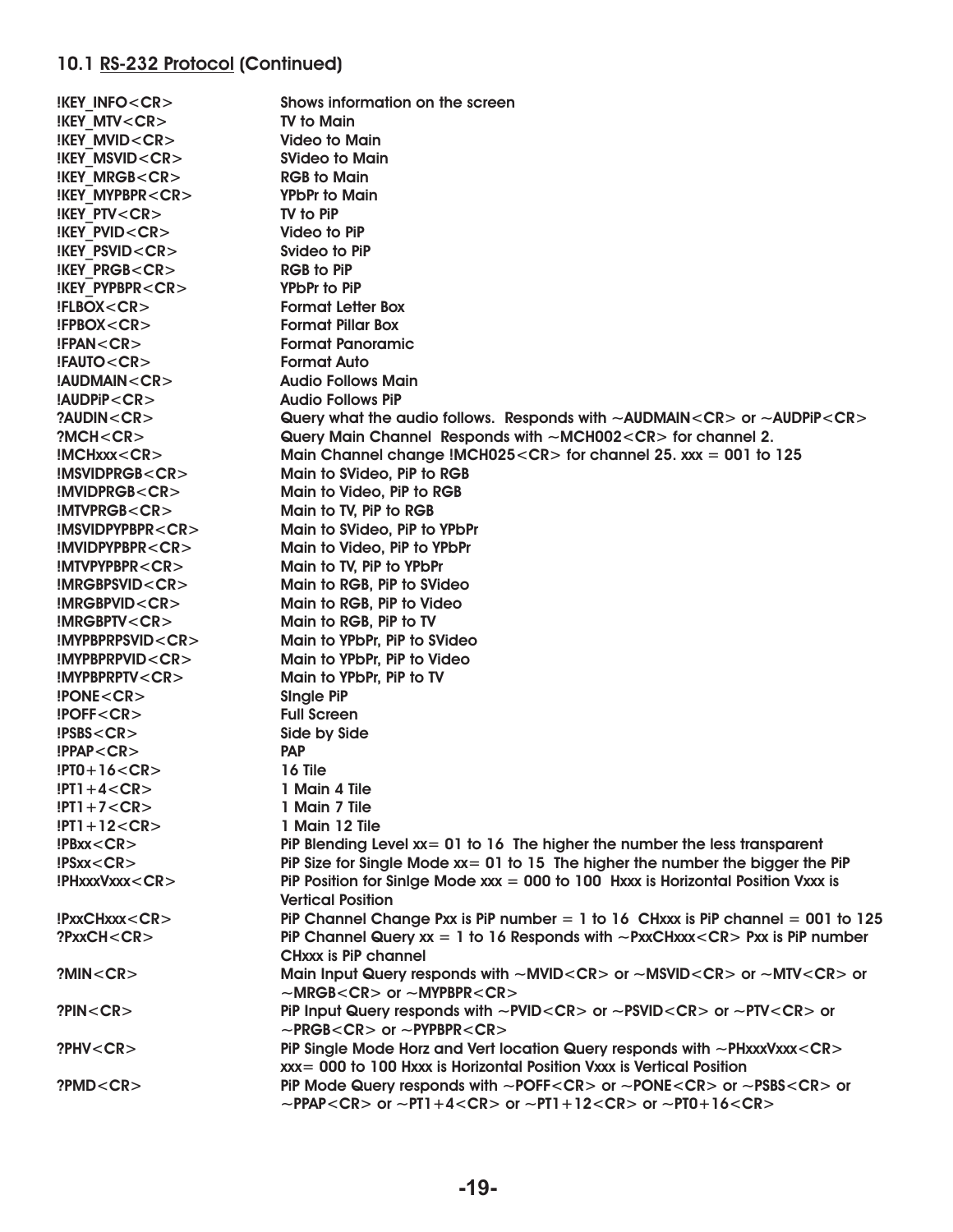## **10.1 RS-232 Protocol (Continued)**

**Use the commands below only if you are experienced with the operation of the XTune. If they are not implemented properly, flashing of the video will occur if an invalid combination of Main and PiP are selected. Try to use the dual switching commands above to prevent this scenario from happening.**

| MSVID < CR   | <b>Main SVideo</b> |
|--------------|--------------------|
| IMRGB < CR   | <b>Main RGB</b>    |
| IMIV < CR    | <b>Main TV</b>     |
| IMYPBPR < CR | <b>Main YPbPr</b>  |
| PSVID < CR   | <b>PiP SVideo</b>  |
| IPVID < CR   | <b>PiP Video</b>   |
| IPRG < CR    | <b>PIP RGB</b>     |
| IPTV < CR    | <b>PiP TV</b>      |
| IPYPBPR < CR | <b>PiP YPbPr</b>   |

#### **Character Generator Commands**

**The character generator is able to do 15 Rows by 30 columns and can be position anywhere on the display using the delay commands.**

#### **!CHDxxxVDxxx<CR> Horizontal and Vertical Delay HDxxx = 000 to 255 VD = 001 to 255 This is the delay command. It determines where the 15 x 30 character display box will be located on the screen. Depending on the output resolution, the values may change from one resolution to the next to keep the text in the same area. It is good practice to send the delay out at least once when powering up the unit since it is not stored in memory.**

 $\text{ICTxxFxSxxCxxHxxVxx-xxxxxxxxxxxxxxxxxxxxxxxxxx-x}$  Txx = 00 to 30 Fx = 0 or 1 Sxx = 16 to 63 Cxx = 0 to 7 Hxx = 0 to 29  $Vxx = 0$  to 14  $-xxxxxxxx =$  ASCII text up to 30 characters

**This is the command that does it all.**

**T is text timeout which is up to 30 seconds. 00 is no timeout.**

**F is a function command. 0 does nothing but 1 will clear the entire OSD display**

**S is character size ranging from 16 to 63**

**C is color 0 - BLACK, 1 - BLUE, 2 - GREEN, 3 - CYAN, 4 - RED, 5 - MAGENTA, 6 - YELLOW, 7 - WHITE**

**H is Horizontal position (column) ranging from 0 to 29**

**V is Vertical position (row) ranging from 0 to 14**

**Anything after the - can be text up to 30 characters long. Be aware that if you start at H25 for example you can only enter 5 characters. This is because you are starting 25 spaces over already leaving only 5 left.**

**The following string will clear the screen then send the text Hello World in the color Green on the 3 row starting at the 2nd column and timeout after 4 seconds with a text size of 20.**

**!CT04F1S20C02H01V02-Hello World<cr>**

**If it is desired to have multiple colors the next example will make Hello yellow and world blue. !CT04F1S20C06H00V02-Hello<cr> then send !CT04F0S20C01H06V02-World<cr>**

**It is best if using the text generator to turn off the OSD. If left on any command that utilizes the OSD will clear the last message sent. It is recommended when using the command to use timeouts since static images can burn into a display causing damage.**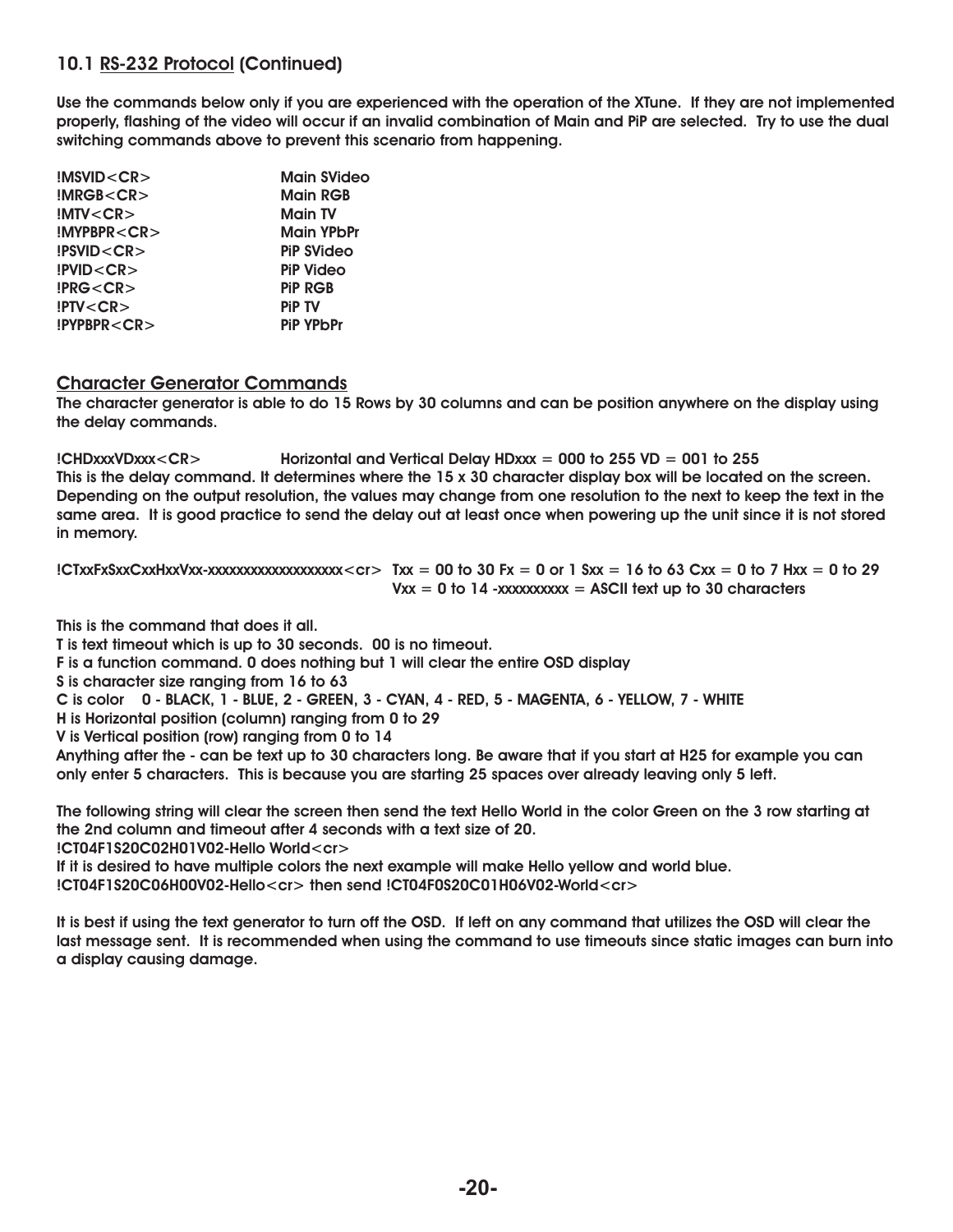| <b>Hello World</b> |  |
|--------------------|--|
|                    |  |
|                    |  |
|                    |  |
|                    |  |

**The above is to show the display area (black) with the text Hello World in Green. The white outline is a representation of where the 15 x 30 area may be position based on the delay commands. A white border does not appear on the actual screen.**

## **General Info**

Unless otherwise noted all valid commands are echoed back if properly received. When Main TV channel is changed via remote or contact closure, the RS232 is updated by sending a ~MCHxxx<CR> response

Invalid commands will reply with ~ERROR<CR>.

## **Tips:**

When controlling the TVP-1000 through the Pioneer Plasma RS232 send a 0Dh to clear the buffer either 100ms after a Pioneer Plasma specific command is sent or 100ms before you send a TVP-1000 command. Since the Plasma shares the RS-232 with the TVP-1000 the TVP-1000 is always looking at the strings. Sending a <cr> clears the buffer of the TVP-1000 to make certain a full and proper string is received. If there is something in the buffer the TVP-1000 will respond with ERROR<cr> letting you know there was garbage in the buffer. You do not have to clear the buffer if you are sending multiple TVP-1000 commands since it is assumed they are all valid. The only time this should be an issue is when a command is sent for the Plasma such as input 3 command or some other command.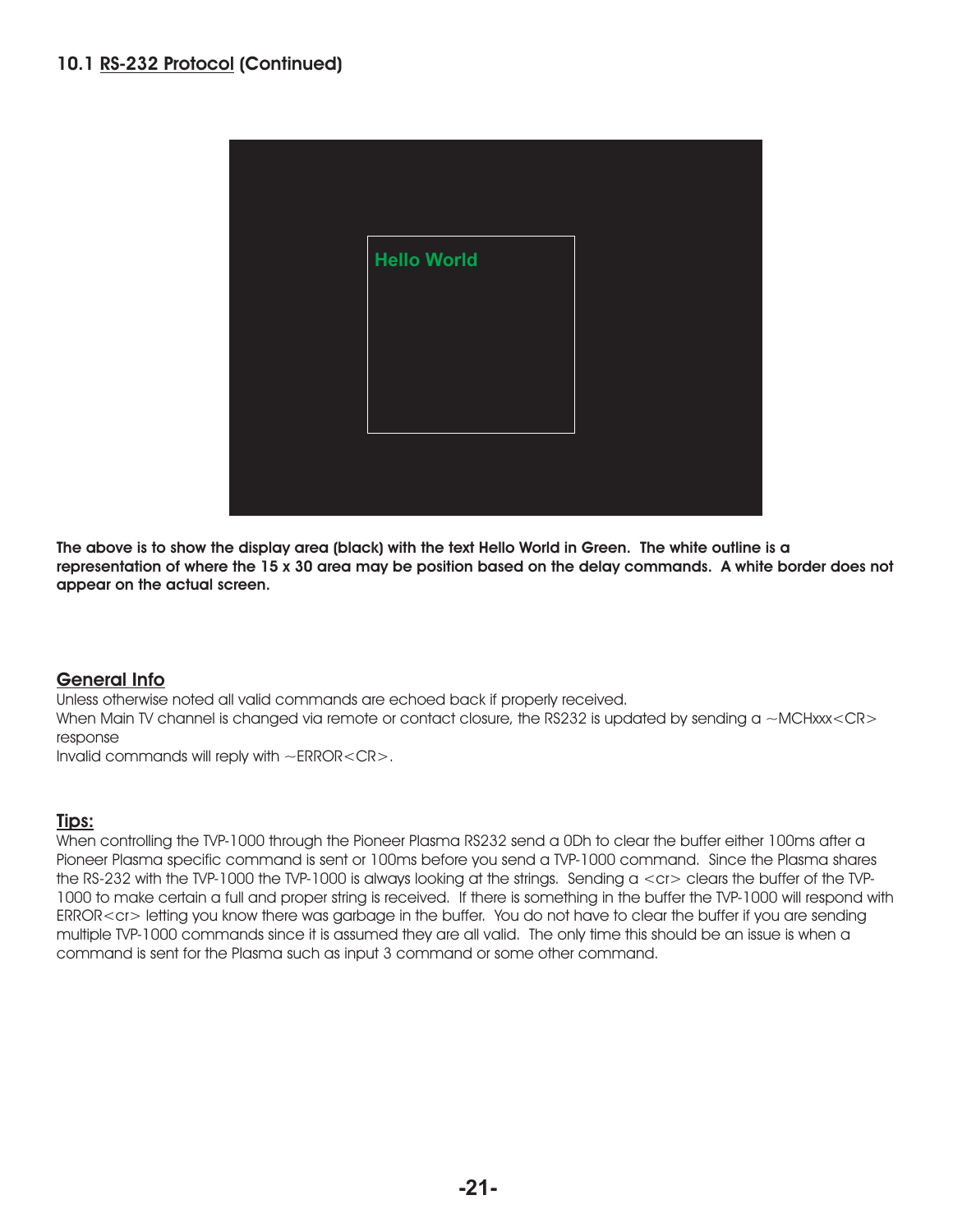## **11.0 Connector Specifications**



## **CONTROL**

**RS232 - Pins 1,3,5** Note: Pin 2 must be disabled with jumper J9 removed (factory default)  $Pin 1 - Ground Pin 3 - TX$  Pin  $5 - RX$ 

**Contact Closure -** Pins 1,2,4,6 Note: Pin 2 must be enable with jumper J9 on XTune Pins 1,2: PiP Swap Pins 1,4: Channel + Pins 1,6: Channel -Pins  $1,4,6$ : PiP On/Off Pins  $1,2,4,6$ : PiP Move



#### **RGB/YPbPr**

#### **15 Pin VESA VGA Connector**

1 Red video / Pr 2 Green video / Y 3 Blue video /Pb 4 Not used 5 Ground 6 Red (Pr) return (ground) 7 Green (Y) return (ground) 8 Blue (Pb) return (ground) 9 Key (no pin) 10 Sync return (ground) 11 Not used 12 Not used 13 Horizontal sync 14 Vertical sync 15 Not used

**Audio**

Tip - Right Ring - Left Sleeve - Ground **TRS Connector 1/8"**

#### **S-Video**

1 Y Ground 2 C Ground 3 Y Intensity (Luminance) 4 C Color (Chrominance) **4 pin Mini Din**



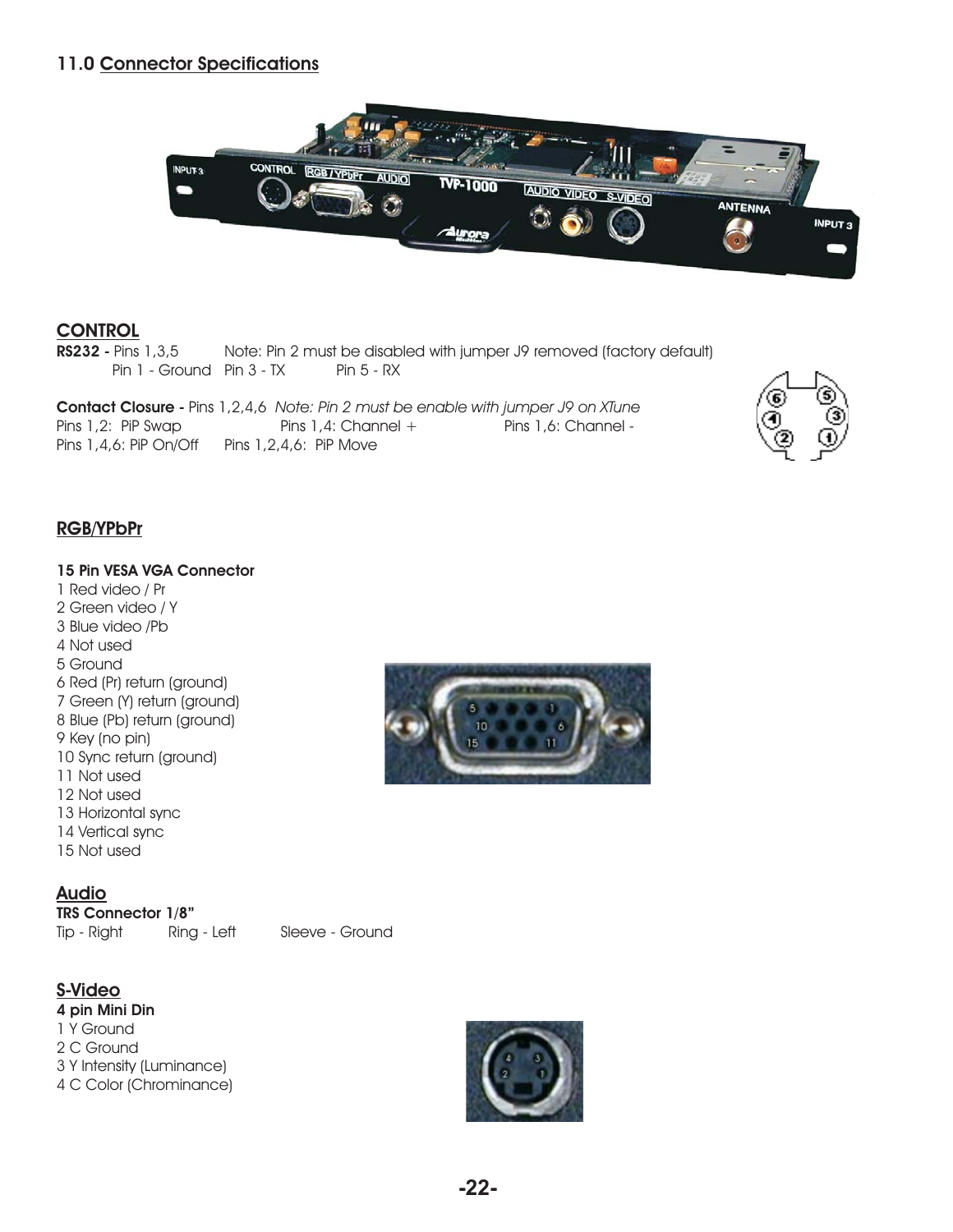## **12.0 Troubleshooting**

## *TV Tuner*

**Random noise in video image** - Check antenna position or cable connection. Weak signals can cause noise. Use of an RF Signal amplifier may help. Check the TV Source setting in the menu for proper selection between broadcast, cable, IRC, and HRC.

**White noise** - Check antenna position or cable connection. Check the TV Source setting in the menu for proper selection between broadcast, cable, IRC, and HRC.

**Hum on all channels** - Poor grounding will cause this problem. The cable feed should be grounded at entry into building or house structure. Jensen Transformers model VR-1FF CATV Ground Isolator may also do the trick if the ground problem can not be found.

**Ghosting** - Check antenna position. Sometimes to much gain from the cable source can cause this type of problem. Radio Shack sells 3dB and 6dB attenuators that might help.

## *Overall Image Quality*

**Image is always green** - Make certain Plasma is set to Component 1 in the integrator menu.

**Image does not fit screen** - Try adjusting the horizontal and vertical size in the TVP-1000 menu.

**Computer image jitters** - Try adjusting the clock and phase for the input.

**Computer signal does not lock** - Make certain the output driver of the PC conforms to the input listing of the TVP-1000. Try to use VESA standard modes as the TVP-1000 is programmed for most VESA standards up to 1024 x 768.

**Image flickers** - This can happen if 2 video sources are selected for the Main and PiP. (Example: S-Video is the Main and TV is the PiP.) This situation can only happen via RS232 control if the program allows the selection to occur.

## **RS-232**

**No Communication** - Make certain PC or control device is set to 9600 8N1. Make certain the Plasma is set to 9600 in the integrator menu. Check the 6 Pin - 6 Pin cable that goes from the combo out of the Plasma to the control port of the TVP-1000.

**'ERROR' is always received** - Some terminal programs send both carriage return and line feed (0Dh, 0Ah) when the enter key is pressed. Make certain it only sends carriage return (0D hex). When writing code try to put a 0Dh 100ms before sending a TVP-1000 command to make certain the buffer is empty.

## *PiP Modes*

**Side by Side does not accept a source** - Depending on the output vs the input resolution the unit will not accept certain inputs in the Main or PiP. Just try reversing the selection.

## *On Screen Display*

**No OSD -** Pressing the OSD button on the remote will toggle the display on and off. The default on power up is on.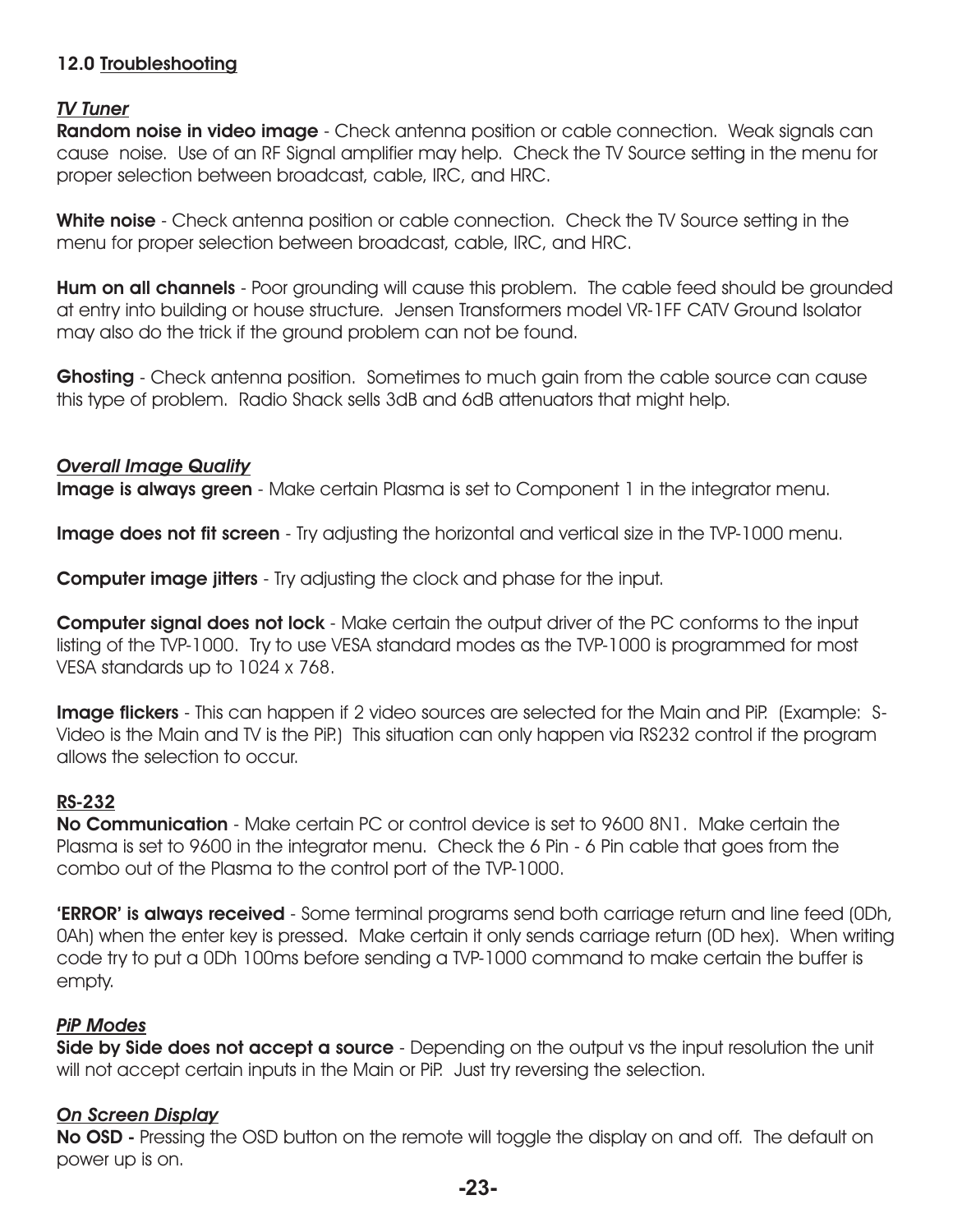## **13.0 Upgrading Firmware**

1) Download latest copy of Flash123 from www.auroramultimedia.com under the TVP-1000 product section.

2) Download the latest version of firmware.

3) Install Flash123 on a Windows 2000 or better machine.

4) With the Plasma off connect the 6 pin Mini Din to 9 pin RS232 cable between the Control port of the TVP-1000 and the Com port of the PC. Do not try to upgrade firmware going through the Plasma RS-232. If you do not have a cable the help menu of Flash123 has the pin out.

5) Next, turn the power on to the Plasma and launch the Flash123 program.

6) Select the Com port, then the file, then click on start. The firmware should start uploading. This process could take a few minutes. Do not turn off the power to the Plasma or unplug the RS-232 cable when uploading firmware.

| Flash123                             | $\Box$ |
|--------------------------------------|--------|
| File<br>Options Help                 |        |
| COM Port: COM 1<br>Product: TVP-1000 |        |
|                                      |        |
| Hex File: C:\TVP1000_Rev1_06.hex     | Browse |
|                                      |        |
| Start                                |        |
|                                      |        |

## **What to do if flash upgrade fails or is interrupted:**

Well everyone needs a backup plan just in case. If a flash upload is interrupted, Flash123 will not work unless Hardware Boot is checked under the options selection. By selecting this, you are telling the Flash123 program it is still in firmware upgrade mode. Once checked click on start again.

| Flash123                         |        |
|----------------------------------|--------|
| File<br>Options Help             |        |
| ✔ Hardware Boot                  |        |
| COM Port: COM 1                  |        |
| Product: TVP-1000                |        |
|                                  |        |
| Hex File: C:\TVP1000_Rev1_06.hex | Browse |
|                                  |        |
| Start                            |        |
|                                  |        |

If this still does not work please call Aurora Multimedia technical support for assistance.

When Flash123 is first started the default for Hardware Boot is unchecked.